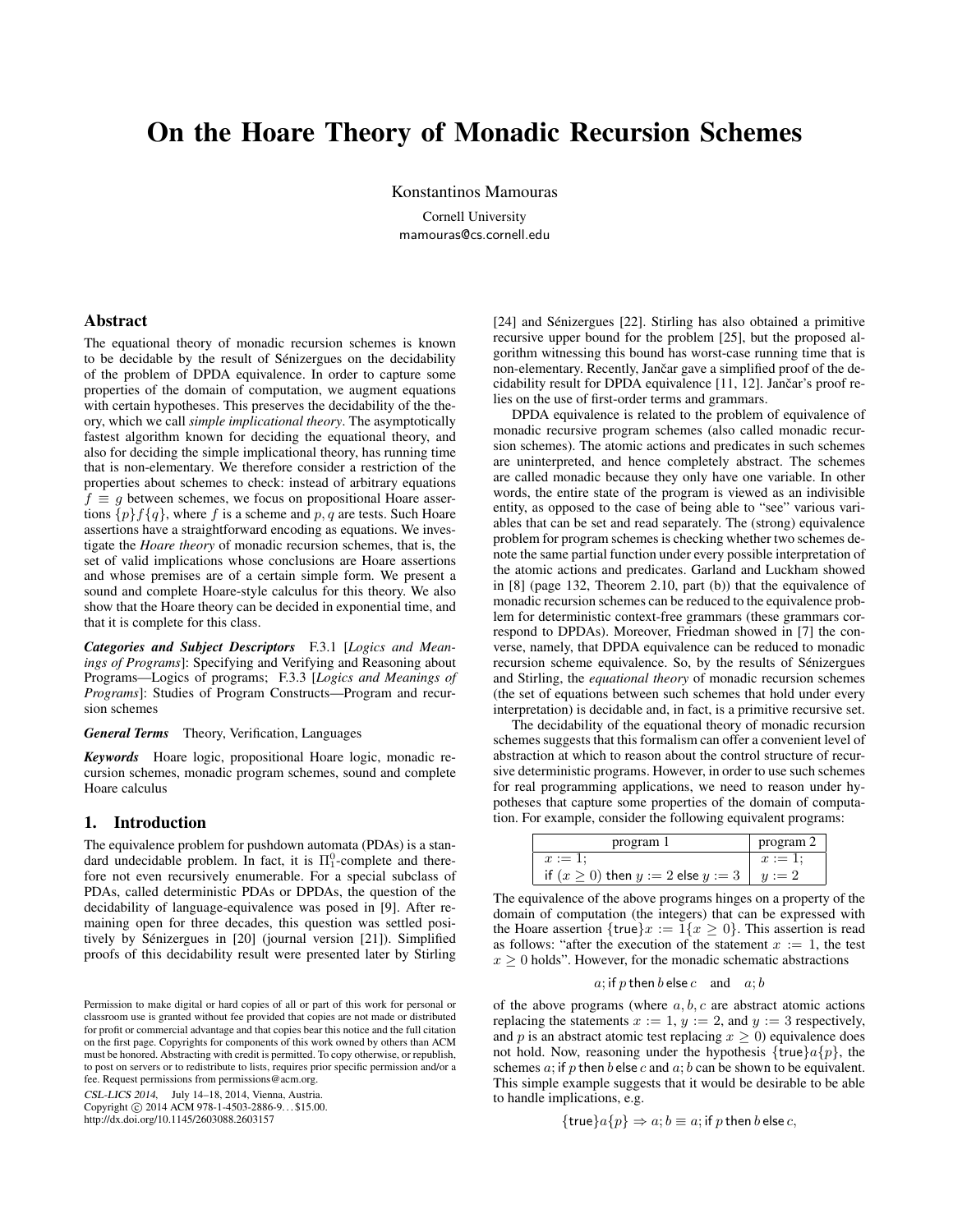in addition to just equations. If the hypotheses are allowed to be arbitrary equations, the theory is rendered undecidable [19] (see also [6]). So, we are led to consider here more restricted hypotheses that are either Hoare assertions for atomic actions (that is, statements of the form  $\{p\}a\{q\}$ , or propositional formulas for tests. The set of valid implications  $\Phi \Rightarrow f \equiv g$ , where  $\Phi$ is a collection of thus restricted hypotheses, is called the *simple implicational theory* of monadic recursion schemes.

The best known algorithm for deciding DPDA equivalence, due to Stirling [25], has non-elementary asymptotic running time. As far as the inherent computational complexity of the problem is concerned, no non-trivial lower bounds are known. The complexity gap between the known P-hard lower bound and the primitive recursive upper bound has motivated the study of further subclasses of DP-DAs. Sénizergues shows in [23] that for every integer  $t \geq 1$ , the equivalence problem for t-turn DPDAs lies in coNP. In such DP-DAs the number of switches between pushing to and popping from the stack is bounded. Böhm, Göller, and Jančar study deterministic one-counter automata, which extend the standard DFAs with a non-negative counter, and show that their equivalence problem is NL-complete [2, 3]. An earlier result for deterministic real-time one-counter automata was obtained in [1].

For the works mentioned in the previous paragraph, the decision problem of scheme equivalence was shown to be easier by restricting the functionality of the stack of the DPDA. Intuitively, this can be understood in the context of program schemes as restricting recursion. In the present work we explore a different way of obtaining an easier decision problem: we do not restrict recursion, but rather we check a property that is simpler than equivalence. For an arbitrary monadic recursion scheme  $f$ , we check a property given by the Hoare assertion  $\{p\}f\{q\}$ . This assertion expresses the same property as the equation

### $\perp \equiv$  if p then  $(f;$  if q then  $\perp$  else id) else  $\perp$ ,

where  $\perp$  is the program that always diverges, and id is the program that does nothing. Thus, any Hoare assertion can be encoded as an equation. Again, we want to allow hypotheses of the form  ${p}a{q}$ , where a is an atomic action, and hypotheses that are propositional formulas for tests. More formally, the properties we consider are expressed by implications  $\Phi \Rightarrow \{p\} f \{q\}$ , where  $\Phi$  is a list of hypotheses. The set of such implications that are true under any interpretation is called the *Hoare theory* of monadic recursion schemes. This Hoare theory is the primary object of study for the present paper.

At a technical level, our work is closely related to the line of work on the propositional fragment of Hoare logic, called *Propositional Hoare Logic* or PHL. This logic was introduced by Kozen in [16, 17], where it is shown to be subsumed by Kleene algebra with tests (KAT) [15], a propositional Horn equational system that combines Kleene algebra (KA) [13, 14] with Boolean algebra. Moreover, it is proved that PHL is PSPACE-complete (see also [5]) and therefore as complex to decide as the more expressive KAT, which is also PSPACE-complete. A deductive Hoare-style calculus for a variant of PHL is presented in [18], which is sound and complete for the set of relationally valid implications of the form

$$
\{p_1\}a_1\{q_1\},\ldots,\{p_k\}a_k\{q_k\}\Rightarrow \{p\}f\{q\},\
$$

where  $a_1, \ldots, a_k$  are atomic actions and f is an arbitrary regular program (built using the operations of composition ;, nondeterministic choice <sup>+</sup>, and nondeterministic iteration <sup>∗</sup> ). Contrary to the present paper, both PHL and KAT are concerned with iteration and do not handle arbitrary recursion.

We note that the result of [16, 17] on the subsumption of PHL by KAT suggests that for practical reasoning purposes KAT offers an expressiveness advantage over PHL with no complexity increase.

However, if we add a recursion operator to the language of KAT, then arbitrary context-free languages can be expressed. This means that the equational theory can have no recursive axiomatization and no decision procedure. The increased complexity of such an equational theory that combines nondeterminism and recursion raises the need for identification of more computationally manageable fragments.

Related to both PHL and KAT is Propositional Dynamic Logic (PDL), which is a modal logic for reasoning about regular programs. Standard PDL only concerns programs with iteration and is already EXPTIME-complete. Extensions of PDL with recursive programs can be highly complex. For example, its extension with the context-free program  $\{a^iba^i \mid i \geq 0\}$  is  $\Pi^1_1$ -complete. Much more on the subject of non-regular PDL can be found in [10].

*Our contribution.* We investigate the simple implicational theory and the Hoare theory of monadic recursion schemes. Our results are the following:

• We show that the simple implicational theory of monadic recursion schemes is decidable and, in fact, primitive recursive. This extends the known result about the decidability of the equational theory.

• We give a sound and complete Hoare-style calculus for the Hoare theory of monadic recursion schemes. We also obtain an analogous result for monadic while schemes.

• A decision procedure is given for the Hoare theory that requires exponential time. Moreover, it is shown that the Hoare theory is EXPTIME-hard.

#### 2. Preliminaries

Monadic recursion schemes can be given as a collection of equations, which are to be thought of as mutually recursive parameterless procedure declarations. For example,

$$
X \triangleq \text{if } p \text{ then } a; X; Y; b \text{ else } c
$$

$$
Y \triangleq \text{if } q \text{ then } a \text{ else } c; Y; X; d
$$

where  $p, q$  are abstract atomic tests and  $a, b, c, d$  are abstract atomic actions. The procedure symbol  $X$  is designated as the start symbol. Alternatively, such schemes can be given as terms that involve the recursion operation  $\mu$ . The  $\mu$  operation binds program variables, e.g.  $\mu X$ . if p then  $a; X; b$  corresponds to the recursive definition

$$
X \triangleq \text{if } p \text{ then } a; X; b.
$$

There are straightforward translations from one formalism to the other that only incur a polynomial blow-up in size. These translations are related to Bekić's theorem (see Chapter 10 of [26] for an elementary exposition).

#### 2.1 The language of monadic program schemes

The language of monadic program schemes involves two sorts: the sort of *tests*, and the sort of *programs*. Tests are built up from *atomic tests* and the constants true and false, using the test operations ¬ (negation),  $\wedge$  (conjunction), and  $\vee$  (disjunction). We typically use the letters  $p, q, \ldots$  to range over arbitrary tests. So, the tests are given by the grammar

$$
p, q ::=
$$
 atomic test | true | false |  $\neg p$  |  $p \land q$  |  $p \lor q$ .

As usual, the implication  $p \rightarrow q$  is treated as abbreviation for  $\neg p \lor q$ , and the double implication  $p \leftrightarrow q$  as abbreviation for  $(p \rightarrow q) \land (q \rightarrow p)$ . The base programs are *atomic programs* a, b, . . . (also called *atomic actions*), *program variables* X, Y, . . ., and the constants id and ⊥, called *skip* and *fail* respectively. Compound programs are constructed using the operations ;, if, while, and µ, called *(sequential) composition*, *conditional*, *iteration*, and *recursion* respectively. For a test  $p$ , a program variable  $X$ , and ar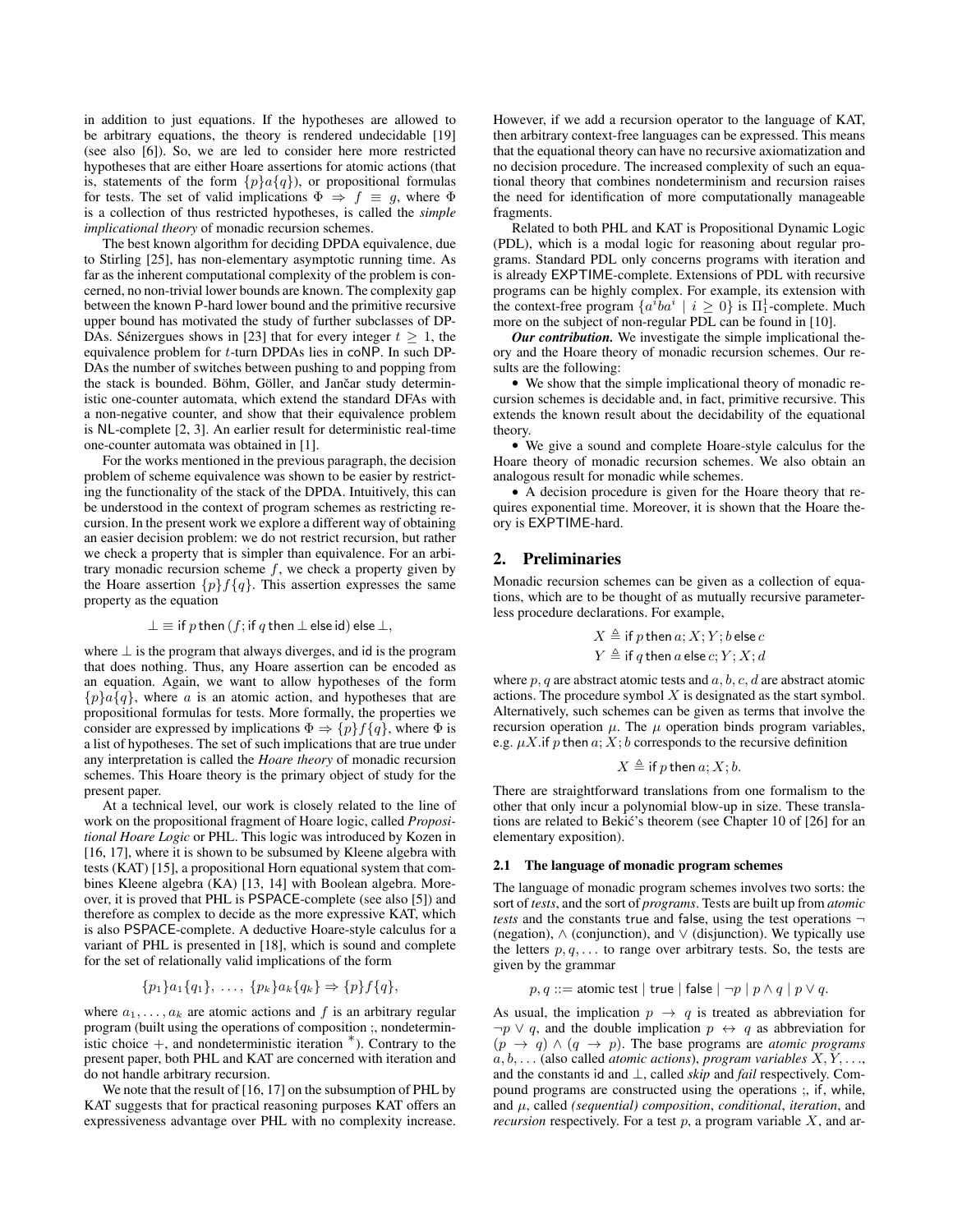bitrary programs  $f, g$ , the following are programs:

$$
f;g \qquad \text{if } p \text{ then } f \text{ else } g \qquad \text{while } p \text{ do } f \qquad \mu X. f
$$

For notational brevity, we will sometimes write  $p[f, g]$  instead of if p then f else g, and  $Wpf$  instead of while p do f.

#### 2.2 Denotational semantics of programs

We present the standard denotational semantics of monadic program schemes. Every program term is interpreted as a partial function on a set representing an abstract state space. Every test is interpreted as a unary predicate on the state space.

Notation 1. Before we give the formal semantics of the language, we present some relevant notation and definitions. We assume that a partial function  $f : A \to B$  from a set A to a set B is represented as a binary relation  $\{(x, f(x)) \mid x \in A, f(x) \text{ defined}\}\subseteq A \times B$ . We use the arrow  $\rightarrow$  instead of  $\rightarrow$  to indicate partiality. The domain of a partial function f, denoted domf, is defined as dom $f = \{x \in A \mid$  $f(x)$  defined}. If the partial functions  $f, g : A \rightarrow B$  have disjoint domains, then their union is a partial function  $f \cup g : A \rightarrow B$ . More generally, if  $f_i : A \to B$  is an arbitrary family of partial functions with pairwise disjoint domains dom  $f_i$ , then  $\bigcup_i f_i : A \rightharpoonup B$ is a well-defined partial function. We write  $Id_A$  for the identity relation (total function) on A, that is,  $Id_A = \{(x, x) | x \in A\}.$ The operation of composition of partial functions is written as ; (boldface ;). The operands are given in diagrammatic order:

$$
\frac{f: A \to B \qquad g: B \to C}{f; g: A \to C}.
$$

For partial functions  $f, g : A \rightarrow B$ , we write  $f \leq g$  when for every  $x \in A$  with  $f(x)$  defined, it holds that  $g(x)$  is also defined and is equal to  $f(x)$ . The partial order  $\leq$  is sometimes referred to as the *extension order* on partial functions. For a partial function  $f: A \to A$  with  $f \leq Id_A$  we define its *complement*  $\sim f: A \to A$ as  $\sim f = Id_A \setminus f$ . Finally, for a partial function  $h : A \rightarrow A$ , we define  $h^n$  :  $A \rightharpoonup A$  to be the *n*-fold composite of h. That is,  $h^0 = Id_A$  and  $h^{n+1} = h^n$ ; h. A straightforward induction establishes that  $h^{n+1} = h$ ;  $h^n$  for every  $n \geq 0$ .

An *interpretation* of the language of monadic program schemes consists of a set A, called the *domain*, and an interpretation function I. Elements of the domain A are called *states*, and we use lowercase letters  $x, y, \ldots$  to range over them. We think of A as being the state space of the program. For a program f, its interpretation  $I(f)$ :  $A \rightharpoonup A$  is a partial function from A to A. For  $x \in A$ , if  $I(f)(x)$  is undefined, then this is to be understood as divergence or failure of the program when started at state  $x$ . The interpretation of a test  $p$ is  $I(p)$ :  $A \rightarrow A$ . Intuitively,  $I(p)(x) = x$  when  $p(x)$  is true, and  $I(p)(x)$  is undefined when  $p(x)$  is false. Alternatively,  $I(p)$  can be represented as a unary predicate on A, that is, as a subset of A. The interpretation function specifies the meaning  $I(a) : A \rightarrow A$  and  $I(p)$ :  $A \rightharpoonup A$  for every atomic program a and every atomic test p. Moreover, it specifies the meaning  $I(X) : A \to A$  of (some of) the program variables. Now, we describe how  $I$  extends to all tests and programs. For tests:

$$
I(\text{true}) = Id_A \qquad I(\neg p) = \sim I(p) I(\text{false}) = \emptyset \qquad I(p \land q) = I(p); I(q) I(p \lor q) = I(p) \cup I(q)
$$

For programs, we define  $I$  inductively as follows:

$$
I(\text{id}) = Id_A \qquad I(f; g) = I(f); I(g)
$$
  
\n
$$
I(\bot) = \emptyset \qquad I(p[f, g]) = I(p); I(f) \cup \sim I(p); I(g)
$$
  
\n
$$
I(\text{wp}f) = \bigcup_{n \geq 0} (I(p); I(f))^n; \sim I(p)
$$
  
\n
$$
I(\mu X.f) = \bigcup_{n \geq 0} \tau_n
$$

where  $\tau_0 = \emptyset$  and  $\tau_{n+1} = I[X \mapsto \tau_n](f)$ . The notation  $I[X \mapsto$  $\tau_n$ ] denotes the function that agrees with *I*, except possibly for *X* which is mapped to  $\tau_n$ . Equivalently,  $I(\mu X.f)$  can be defined as the least fixpoint of the monotone map  $\sigma \mapsto I[X \mapsto \sigma](f)$ , for  $\sigma : A \longrightarrow A$ .

**Claim 2.**  $I(\mathsf{w}pf) = \bigcup_{n\geq 0} I(p[f, \mathsf{id}])^n; \sim I(p)$ .

**Claim 3.** Let  $X$  be a program variable not appearing free in the program f. Then,  $I(\mathsf{w}pf) = I(\mu X.p[f; X, id]).$ 

Claim 3 says that every while loop can be equivalently written using recursion. So, for some of our results we do not need to take while as a primitive operator. We have chosen to include it as a primitive symbol, because we will present a complete Hoare calculus for while program schemes, that is, schemes in which we do not allow general recursion.

#### 2.3 Formulas and their semantics

First, we consider the notions of satisfaction and validity for tests. Let  $I$  be an interpretation of the language of programs. For a test  $p$ and a state x, we write  $I, x \models p$  when  $I(p)(x) = x$ . We read: "the state x satisfies p (under the interpretation I)". When  $I, x \models p$  for every state x, we say that I satisfies p and we write  $I \models p$ . Finally, we say that p is valid when  $I \models p$  for every interpretation I, and we write  $\models p$ .

An *equation* is an expression  $f \equiv g$ , where f and g are programs. An interpretation I satisfies the equation  $f \equiv g$ , denoted as  $I \models f \equiv g$ , if  $I(f) = I(g)$ . An equation  $f \equiv g$  is *valid*, written  $\models$   $f \equiv g$ , when every interpretation satisfies it.

A *Hoare assertion* is an expression  $\{p\}f\{q\}$ , where p, q are tests and  $f$  is a program. Informally, it says that when the program starts at a state satisfying the predicate  $p$  and  $f$  terminates, then the state after the execution of  $f$  satisfies the predicate  $q$ . This intuition is formalized as follows: for all states  $x, y$  in the domain,  $I, x \models p$  and  $I(f)(x) = y$  imply that  $I, y \models q$ . In this case we write  $I \models \{p\} f \{q\}$  and say that I satisfies the Hoare assertion  $\{p\}f\{q\}$ . We typically use letters  $\phi, \psi, \ldots$  to range over Hoare assertions. A Hoare assertion is called *simple* if it is of the form  ${p}a{q}$  or  ${p}X{q}$ , where a is an atomic action and X is a program variable.

**Remark 4.** Directly from the definitions we get that  $I \models \{p\} f \{q\}$ iff  $I(p)$ ;  $I(f)$ ;  $\sim I(q) = \emptyset$ . Since  $I(p) = I(p[i\mathsf{d}, \bot])$  and  $\sim I(p) =$  $I(p[\perp, id])$  for every test p, we observe that

$$
I(p); I(f); \sim I(q) = I(p[\text{id}, \perp]); I(f); I(q[\perp, \text{id}])
$$
  
= 
$$
I(p[\text{id}, \perp]; f; q[\perp, \text{id}])
$$
  
= 
$$
I(p[f; q[\perp, \text{id}], \perp]).
$$

So,  $I \models \{p\} f \{q\}$  iff  $I \models p[f; q[\perp, id], \perp] \equiv \perp$ . This reduces the satisfaction of a Hoare assertion to the satisfaction of an equation.

We use capital Greek letters  $\Phi, \Psi, \ldots$  to denote collections of simple Hoare assertions and tests. We say that  $I$  satisfies such a collection  $\Phi$ , and write  $I \models \Phi$ , if I satisfies every Hoare assertion and every test in  $\Phi$ . We are only concerned here with implications of one of the following forms:

$$
\Phi \Rightarrow f \equiv g \qquad \Phi \Rightarrow p \qquad \Phi \Rightarrow \{p\} f \{q\}
$$

where Φ is a finite collection of simple Hoare assertions and tests, p is a test, and  $\{p\}f\{q\}$  is an arbitrary Hoare assertion. We call them *simple implications*. Implications of the two last forms in particular are called *Hoare implications*. An interpretation I satisfies an implication  $\Phi \Rightarrow \phi$ , written  $I \models \Phi \Rightarrow \phi$ , if  $I \models \Phi$  implies that  $I \models \phi$ . An implication  $\Phi \Rightarrow \phi$  is *valid*, which we denote by  $\models \Phi \Rightarrow \phi$ , if every interpretation satisfies it.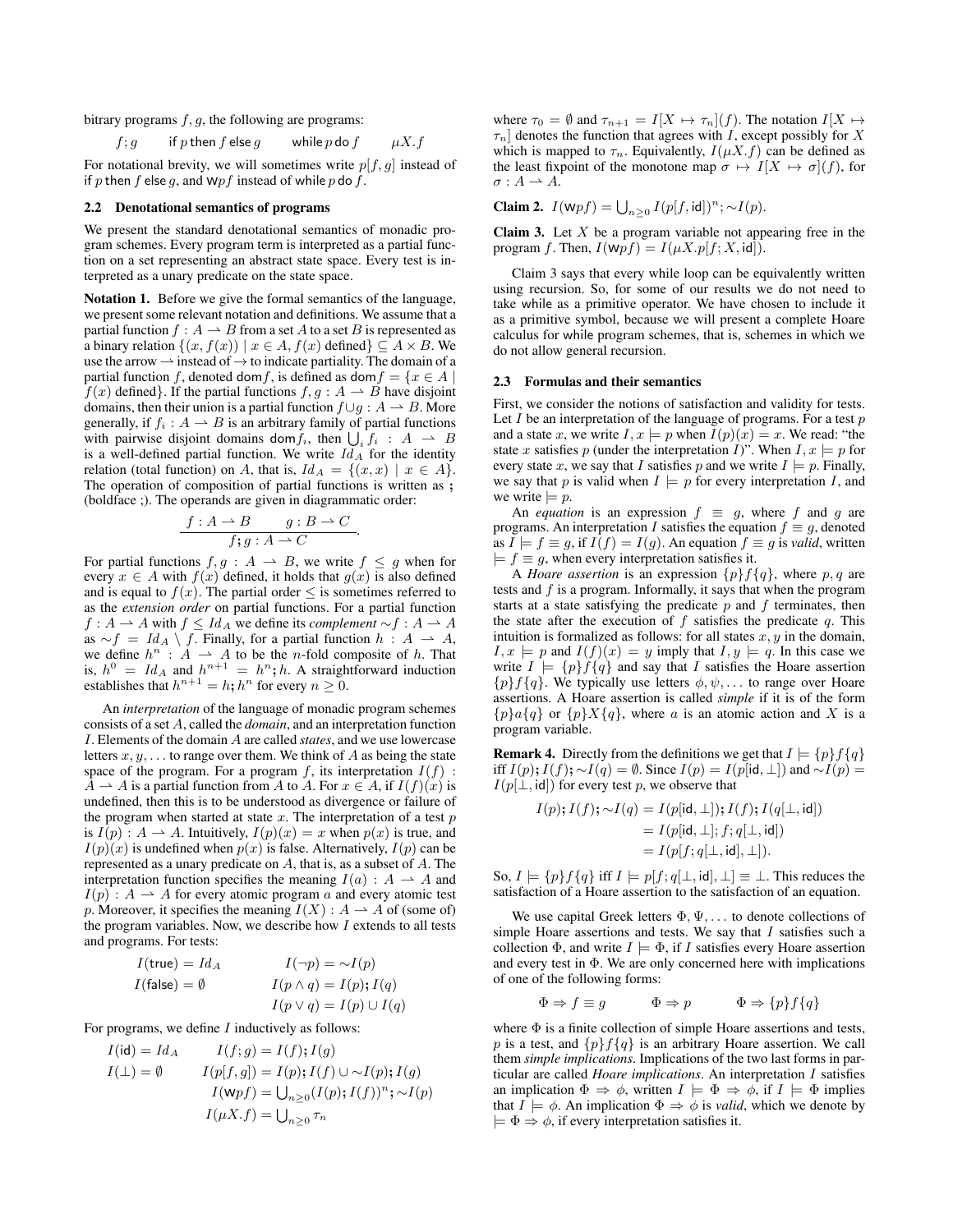The set of valid equations  $f \equiv g$  between monadic recursive schemes is the *equational theory* of such schemes. We denote this set by EqTheory. The set SImpTheory of valid simple implications  $\Phi \Rightarrow f \equiv g$  is the *simple implicational theory* of monadic recursive schemes. Analogously, we call the set of valid Hoare implications  $\Phi \Rightarrow p$  and  $\Phi \Rightarrow \{p\} f \{q\}$  the *Hoare theory* of monadic schemes. We write this set as HoareTheory.

## 3. The simple implicational theory

We augment equations  $f \equiv g$  between schemes with hypotheses  $\Phi$  that are either tests or simple Hoare assertions  $\{p\}a\{q\}$ . The main result of this section is that the validity of such an implication  $\Phi \Rightarrow f \equiv g$  can be reduced to the validity of a simple equation  $f \equiv \tilde{g}$ . The reduction can incur an exponential blow-up in size. The idea of the proof is to replace each atomic action a by a program  $\tilde{a}$ that in some sense encodes the hypotheses Φ.

Suppose that  $\Phi$  is a finite collection of tests and simple Hoare assertions. We assume that we only have a finite number of atomic tests  $p_1, p_2, \ldots, p_k$  available. For each i, take  $\ell_i$  to be the literal  $p_i$ or  $\neg p_i$ . We call the sequence  $\ell_1\ell_2 \cdots \ell_k$  an *atom*. We use lowercase letters  $\alpha, \beta, \gamma, \ldots$  from the beginning of the Greek alphabet to range over atoms. An atom is essentially a conjunction of literals, and it can thought of as a propositional truth assignment. We write  $\alpha \leq p$  or  $\alpha \models p$  to mean that the atom  $\alpha$  satisfies the test p. An atom  $\alpha$  is *consistent* with  $\Phi$  or  $\Phi$ -*consistent* if  $\alpha \models p$  for every test  $p \in \Phi$ . Let  $At_c$  be the set of atoms that are consistent with  $\Phi$ .

**Remark 5.** Let  $I$  be an interpretation just for the tests of the language,  $\Phi = \{q_1, \ldots, q_n\}$  be a collection of tests, and  $At_c$ be the corresponding set of Φ-consistent atoms. We observe that *I* satisfies  $\Phi$  iff  $I \models \bigvee At_c$ . By Boolean logic, every test  $q_i$  is equivalent to a disjunction of atoms. That is,  $\models q_i \leftrightarrow \alpha_1^i \lor \dots \lor$  $\alpha_{m_i}^i$ . Let  $At_c^i = {\alpha_1^i, \dots, \alpha_{m_i}^i}$  be the atoms satisfying  $q_i$ . Then, the set of  $\Phi$ -consistent atoms is  $At_c = \bigcap_i At_c^i$ . It suffices to show that  $\bigwedge_i (\alpha_1^i \vee \cdots \vee \alpha_{m_i}^i)$  is equivalent to  $\bigvee At_c$ . Indeed,

$$
\models \bigwedge_i (\alpha_1^i \vee \dots \vee \alpha_{m_i}^i) \leftrightarrow \bigwedge_i [(\bigvee At_c) \vee \bigvee (At_c^i \setminus At_c)]
$$
  

$$
\leftrightarrow (\bigvee At_c) \vee \bigwedge_i \bigvee (At_c^i \setminus At_c),
$$

which is equivalent to  $\bigvee At_c$ . So, the disjunct  $\bigvee At_c$  is the disjunctive normal form of (and hence, equivalent to) the conjunction of tests in Φ.

**Definition 6** (the  $\tilde{\cdot}$  transformation). Fix an atomic action a. For a Φ-consistent atom  $\alpha$  we define  $q_\alpha$  to be the conjunct

$$
q_{\alpha} = \bigwedge \{q \mid \{p\}a\{q\} \in \Phi, \ \alpha \le p\}.
$$

Intuitively,  $q_{\alpha}$  is the test that has to hold (according to  $\Phi$ ) after executing the action  $\alpha$  from a state satisfying the atom  $\alpha$ . Define now the program  $\tilde{a}$  as the following case statement:

$$
\widetilde{a} = \text{if } \alpha \text{ then } (a; \text{if } (q_{\alpha} \land \bigvee A t_{c}) \text{ then } \text{id} \text{ else } \bot)
$$
\n
$$
\text{else if } \beta \text{ then } (a; \text{if } (q_{\beta} \land \bigvee A t_{c}) \text{ then } \text{id} \text{ else } \bot)
$$
\n
$$
\text{else if } \dots
$$
\n
$$
\text{else if } \gamma \text{ then } (a; \text{if } (q_{\gamma} \land \bigvee A t_{c}) \text{ then } \text{id} \text{ else } \bot)
$$
\n
$$
\text{else } \bot,
$$

where the atoms  $\alpha, \beta, \dots, \gamma$  in the statement are exactly the  $\Phi$ consistent atoms. We will extend the  $\widetilde{\cdot}$  transformation now to arbitrary programs. First, define

$$
\widetilde{\mathsf{id}} = \mathsf{if} \left( \bigvee At_c \right) \mathsf{then} \mathsf{id} \mathsf{ else} \perp.
$$

Define the substitution  $\theta$  to map every atomic program  $\alpha$  to  $\tilde{\alpha}$ , and the constant id to id. For a program f, we put  $f = \theta(f)$ .

**Lemma 7.** Let *I* be an interpretation that satisfies  $\Phi$ . Then, it holds that  $I(\tilde{a}) = I(a)$  for an atomic action a. In fact,  $I(f) = I(f)$  for every program term f.

Let  $S \subseteq A$  and  $f : A \longrightarrow A$  be a partial function. We say that f is S*-restricted* if both the domain and the range of f are contained in  $S$ . This means that we can essentially view  $f$  as a partial function of type  $f : S \longrightarrow S$ .

**Lemma 8.** Let  $I$  be an interpretation, and  $S$  be the subset of states that satisfy  $\bigvee At_c$ . We assume that for every program variable X,  $I(X)$  is S-restricted. Then, for every program term f, the partial function  $I(f)$  is S-restricted.

**Theorem 9.** The implication  $\Phi \Rightarrow f \equiv g$  is valid iff the equation  $f \equiv \tilde{q}$  is valid.

*Proof.* For the right-to-left direction, suppose that the equation  $\tilde{f} \equiv \tilde{g}$  is valid and consider an interpretation I that satisfies  $\Phi$ . We have that  $I \models \tilde{f} \equiv \tilde{g}$ , that is,  $I(\tilde{f}) = I(\tilde{g})$ . We have to show that I satisfies  $f \equiv g$ . This follows immediately from Lemma 7, which says that  $I(f) = I(f) = I(\tilde{g}) = I(g)$ .

For the left-to-right direction, suppose that  $\Phi \Rightarrow f \equiv g$  is valid and consider an arbitrary interpretation  $I$ . We have to show that  $I(f) = I(\tilde{g})$ . W.l.o.g. we can assume that the programs f and  $g$  have no free program variables, and that no program variable appears in Φ. Lemma 8 says that  $I(f)$  and  $I(\tilde{g})$  remain essentially unchanged if we restrict the domain to the states that satisfy  $\bigvee At_c$ . So, w.l.o.g. we can assume from now on that  $I(\bigvee At_c) = Id$ , that is, I satisfies all the tests in  $\Phi$ . This means that  $I(id) = I(id) = Id$ . Now, we modify the interpretation so that every atomic action  $a$  is mapped to the partial function  $I(\tilde{a})$ . We thus define

$$
I' = I[a \mapsto I(\tilde{a}), \text{ for all } a].
$$

The interpretation I' now satisfies  $\Phi$  by construction of  $\tilde{a}$ . Since  $\Phi \rightarrow f = a$  has been assumed to be valid, we get that I' satisfies  $\Phi \Rightarrow f \equiv g$  has been assumed to be valid, we get that I' satisfies  $f \equiv g$ . That is,  $I'(f) = I'(g)$ . By a straightforward "substitution" lemma" we have that

$$
I'(f) = I[a \mapsto I(\widetilde{a}), \text{ for all } a](f) = I(\widetilde{f})
$$

and similarly that  $I'(g) = I(\tilde{g})$ . It follows that  $I(\tilde{f}) = I(\tilde{g})$ . So, the countion  $\tilde{f} = \tilde{g}$  is uplied the equation  $\widetilde{f} \equiv \widetilde{q}$  is valid.

Corollary 10. SImpTheory is decidable. In fact, it is a primitive recursive set.

*Proof.* Theorem 9 essentially says that the simple implicational theory SImpTheory of monadic recursion schemes can be reduced to their equational theory EqTheory. The reduction produces an equation of size exponential in the size of the implication. This is because each atomic program a is replaced by a case statement  $\tilde{a}$ whose size is proportional to the number of atoms in  $At_c$ . Decidability follows from the result of Sénizergues on the decidability of the language-equivalence problem for DPDAs [20]. The problems of DPDA equivalence and (strong) equivalence of monadic recursion schemes are interreducible, as shown in [8] and [7]. The primitive recursive upper bound follows from the result of Stirling [25], which is a strengthening of the decidability result for DPDA equivalence.  $\Box$ 

### 4. A sound and complete Hoare calculus

In this section we propose a Hoare-style calculus (Table 1) which is sound and complete for the Hoare theory of monadic recursion schemes. The completeness proof is based on a standard technique in logic: we define a "free" interpretation whose theory is exactly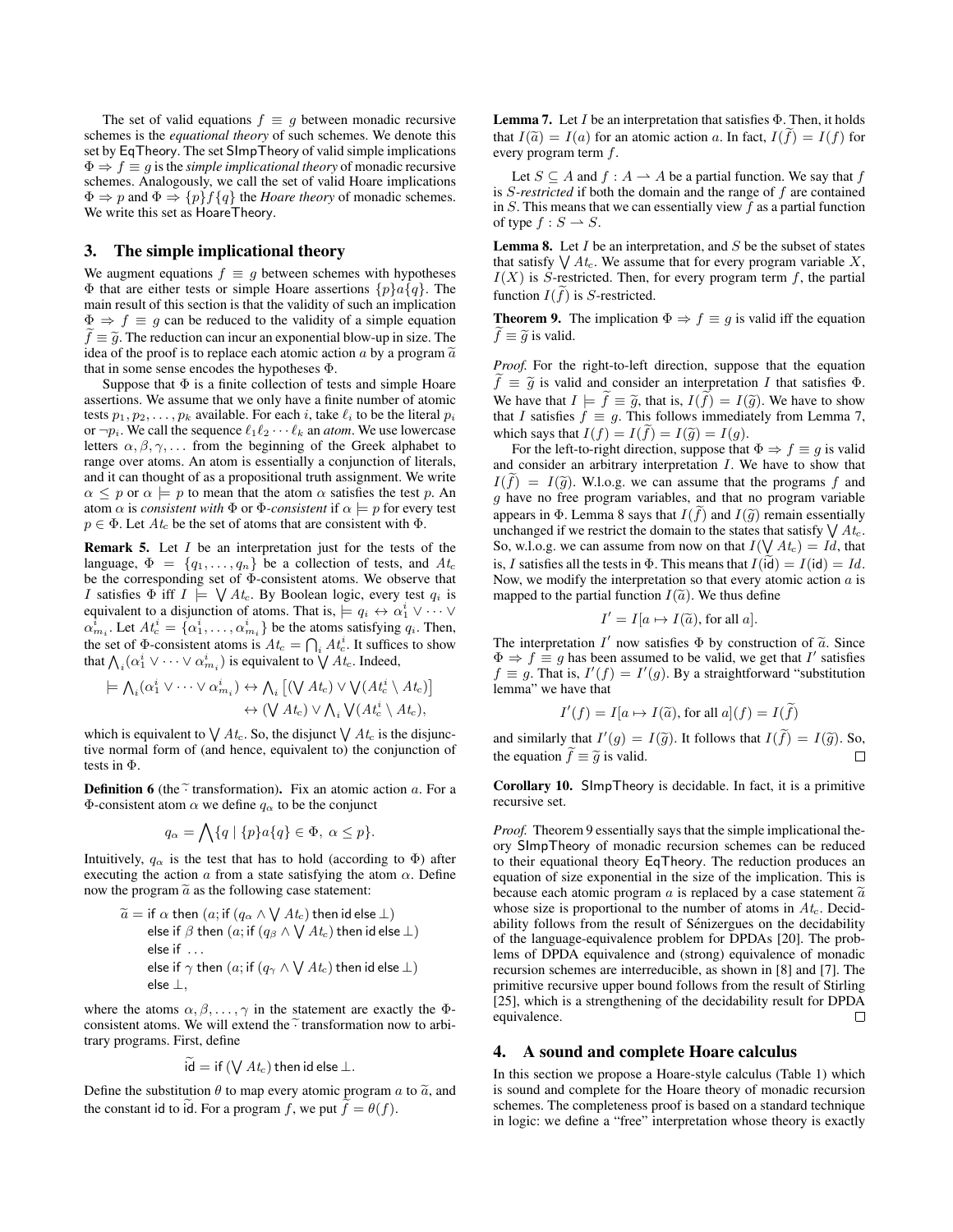$$
\frac{\{p\}a\{q\}\text{ in }\Phi}{\Phi \vdash \{p\}a\{q\}} \quad \frac{\Phi \vdash \{p\}\text{id}\{p\}}{\Phi \vdash \{p\}f\{q\}} \quad \frac{\Phi \vdash \{\text{true}\} \bot \{\text{false}\}}{\Phi \vdash \{p\}f; g\{r\}}
$$
\n
$$
\frac{\Phi \vdash \{p\}f\{q\}}{\Phi \vdash \{p\}f; g\{r\}} \quad \frac{\Phi \vdash \{p\}a\{r\}}{\Phi \vdash \{p\}i\{q\}\text{ then } f \text{ else } g\{r\}} \quad \frac{\Phi \vdash \{p\}a\{p\}}{\Phi \vdash \{p\}i\{q\}\text{ then } f \text{ else } g\{r\}} \quad \frac{\Phi \vdash \{p\}a\{p\}}{\Phi \vdash \{p\}i\text{ while } q\text{ do } f\{p\} \land \neg q\}} \quad \frac{\Phi \{X: \{p_j\}X\{q_j\} \text{ for } j \in J\} \vdash \{p_k\}f\{q_k\} \text{ for every } k \in J}}{\Phi \vdash \{p_\ell\} \mu X. f\{q_\ell\}} \quad \frac{\Phi \vdash p' \rightarrow p \quad \Phi \vdash \{p\}f\{q\}}{\Phi \vdash \{p'\}f\{q'\}} \quad \frac{\Phi \vdash q \rightarrow q'}{\Phi \vdash \{p\}f\{q\} \land q_2\}} \quad \frac{\Phi \vdash \{p\}f\{q\}}{\Phi \vdash \{p_1\}f\{q\}} \quad \frac{\Phi \vdash \{p_1\}f\{q\}}{\Phi \vdash \{p_1\} \lor p_2\}f\{q\}} \quad \frac{\Phi \vdash \{\text{false}\}f\{q\}}{\Phi \vdash \{\text{false}\}f\{q\}} \quad \frac{\Phi \vdash \{\text{false}\}f\{q\}}{\Phi \vdash \{\text{false}\}f\{q\}} \quad \frac{\Phi \vdash \{\text{false}\}f\{q\}}{\Phi \vdash \{\text{false}\}f\{q\}} \quad \frac{\Phi \vdash \{\text{false}\}f\{q\}}{\Phi \vdash \{\text{false}\}f\{q\}}
$$

Table 1. Proof system for deriving Hoare implications.

the set of valid Hoare implications. It is called "free" because it is free of extra properties: if an implication is satisfied in it, then it is satisfied in every interpretation.

We define a proof system in Table 1 with which we derive Hoare implications. We use the notation  $\Phi \vdash \phi$  to mean that the Hoare implication  $\Phi \Rightarrow \phi$  is provable in our system. In the premise of the  $\mu$ -rule in Table 1 appears the notation

$$
\Phi[X:\{p_j\}X\{q_j\}\text{ for }j\in J],
$$

which denotes the set that results from  $\Phi$  by replacing any Hoare assertions for X by the assertions  $\{p_j\}X\{q_j\}$  for  $j \in J$ . The index set  $J$  is always assumed to be finite. We assume that we have a complete calculus for Boolean logic. So,  $\Phi \models p$  implies that  $\Phi \Rightarrow p$  is provable, where p is a test.

Proposition 11. The Hoare-style calculus of Table 1 is sound.

*Proof.* Verifying that the rules in Table 1 are sound is completely standard, except possibly for the  $\mu$ -rule. So, we will only give the proof for the soundness of the  $\mu$ -rule. Let  $\Psi$  denote the collection of Hoare assertions

$$
\Phi[X:\{p_j\}X\{q_j\} \text{ for } j \in J].
$$

Suppose that  $\Psi \models \{p_k\} f \{q_k\}$  for every  $k \in J$ . We show that

$$
\Phi \models \{p_\ell\} \mu X . f\{q_\ell\}
$$

for an arbitrary  $\ell \in J$ . Let I be an interpretation for which  $I \models \Phi$ . We have to show that  $I \models \{p_\ell\} \mu X.f\{q_\ell\}.$ 

Recall that  $I(\mu X.f) = \bigcup_{n \geq 0} \tau_n$ , where  $\tau_0 = \emptyset$  and  $\tau_{n+1} =$  $I[X \mapsto \tau_n](f)$ . We claim that

$$
I(p_k); \tau_n; \sim I(q_k) = \emptyset
$$
 for every  $k \in J$  and  $n \ge 0$ .

The proof is by induction on  $n$ . For the base case, it clearly holds that  $\tilde{I}(p_k)$ ;  $\tau_0$ ;  $\sim I(q_k) = \emptyset$  because  $\tau_0 = \emptyset$ . For the induction step assume that  $I(p_k); \tau_n; \sim I(q_k) = \emptyset$  for every  $k \in J$ . Since  $I \models \Phi$ , I satisfies all the Hoare assertions in  $\Psi$  that do not involve X. Now,

notice that for every  $k \in J$ :

$$
I(p_k); \tau_n; \sim I(q_k) = \emptyset \iff
$$
  
\n
$$
I(p_k); I[X \mapsto \tau_n](X); \sim I(q_k) = \emptyset \iff
$$
  
\n
$$
I[X \mapsto \tau_n] \models \{p_k\} X \{q_k\}.
$$

It follows that  $I[X \mapsto \tau_n] \models \Psi$ , and therefore  $I[X \mapsto \tau_n] \models$  ${p_k}f{q_k}$  for every  $k \in J$ . So, for every  $k \in J$ :

$$
I[X \mapsto \tau_n] \models \{p_k\} f\{q_k\} \iff I(p_k); I[X \mapsto \tau_n](f); I(q_k) = \emptyset \iff I(p_k); \tau_{n+1}; \sim I(q_k) = \emptyset.
$$

Using the claim we have just proved we can show that

$$
I(p_{\ell}); I(\mu X.f); I(q_{\ell}) = I(p_{\ell}); \left(\bigcup_{n\geq 0} \tau_n\right); I(q_{\ell})
$$
  
=  $\bigcup_{n\geq 0} I(p_{\ell}); \tau_n; I(q_{\ell}) = \emptyset.$ 

It follows that  $I \models \{p_\ell\}\mu X.f\{q_\ell\}$ , and we are done.

Let us give some intuition for the crucial rule for recursion. It can be thought of as corresponding to a proof by induction, where the claim is multi-part. For the induction step, we argue under the hypotheses Φ augmented with the induction hypothesis: for every j in the finite set J, it holds that  $\{p_j\}X\{q_j\}$ . We show that every part of the claim is preserved:

$$
\Phi[X : \{p_j\}X\{q_j\} \text{ for } j \in J] \vdash \{p_k\}f\{q_k\},\
$$

for every  $k \in J$ . We thus conclude that every part of the claim is satisfied by the recursive procedure  $\mu X.f$  (under the hypotheses Φ). That is,  $\Phi \vdash \{p_\ell\} \mu X. f\{q_\ell\}$  for every  $\ell \in J$ .

#### 4.1 Free interpretation

Consider a finite collection  $\Phi$  of tests and simple Hoare assertions. We will see how to construct an interpretation  $I_{\Phi}$ , which depends on  $\Phi$ , that satisfies the following properties:

- (1)  $I_{\Phi}$  satisfies every test and assertion in  $\Phi$ .
- (2) For a test q, if  $I_{\Phi} \models q$  then  $\Phi \vdash q$ .
- (3) For a Hoare assertion  $\phi$ , if  $I_{\Phi} \models \phi$  then  $\Phi \vdash \phi$ .

The existence of such an interpretation, which we call a *free interpretation*, has as an easy consequence the completeness of the calculus given in Table 1, as we will see later.

Remark 12. For showing the existence of a free interpretation, we can assume without loss of generality that the Hoare assertions in Φ are of the form  $\{\alpha\}a\{q\}$  or  $\{\alpha\}X\{q\}$ , where  $\alpha$  is a  $\Phi$ -consistent atom.

**Definition 13** (free interpretation). Fix a finite collection  $\Phi$  of tests and simple Hoare assertions, that is, assertions of the form  $\{p\}a\{q\}$ or  $\{p\}X\{q\}$ . We define the domain  $A_{\Phi}$  of the *free interpretation* for  $\Phi$  to be the set  $At_c^+$  of all finite non-empty strings over the set  $At_c$  of  $\Phi$ -consistent atoms. Intuitively, a state  $\alpha_1 \alpha_2 \ldots \alpha_n$  gives us the atom currently satisfied  $(\alpha_1)$ , as well as the atoms that will be true after each execution of an atomic action. When the string is a single atom, the computation is expected to terminate. Since the first atom of a state is meant to indicate the currently satisfied atom, we interpret an atomic test as follows:

$$
I_{\Phi}(p)(\alpha x) = \begin{cases} \alpha x, & \text{if } \alpha \le p; \\ \text{undefined}, & \text{if } \alpha \le -p. \end{cases}
$$

We need to consider now the interpretation of the atomic actions and of the program variables. The Hoare assumptions in  $\Phi$  restrict

 $\Box$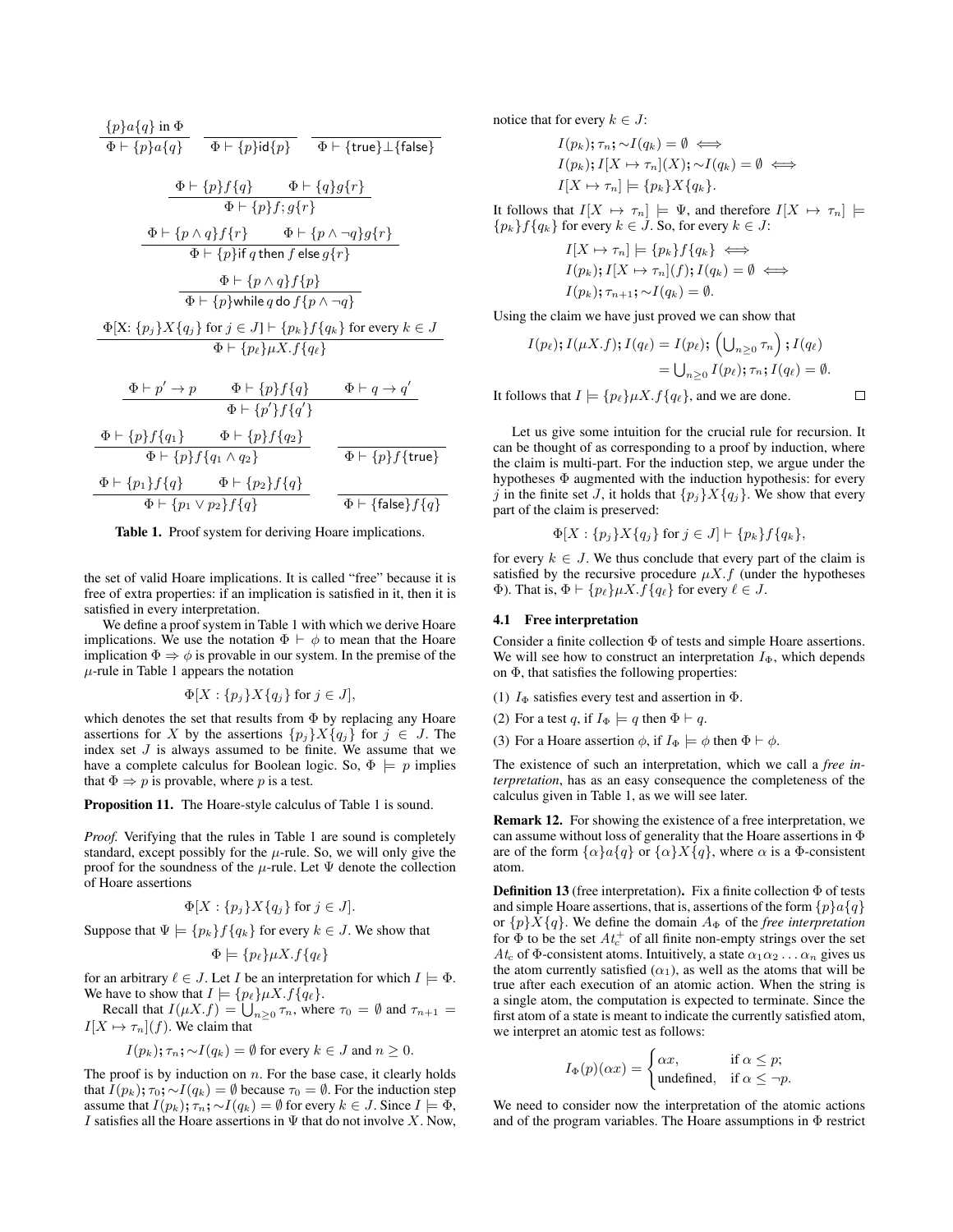the atoms that are *reachable* via an action a or X. For Φ-consistent atoms  $\alpha$ ,  $\beta$  and for an atomic program a, define:

$$
\alpha \xrightarrow{a} \beta \quad \text{iff} \quad \beta \le q \text{, for all } \{\alpha\}a\{q\} \in \Phi.
$$

So,  $\alpha \stackrel{a}{\longrightarrow}_{\Phi} \beta$  means that  $\beta$  can be reached from  $\alpha$  via a under the restriction that the assumptions  $\Phi$  are satisfied. So, for an atomic program a we define:

$$
I_{\Phi}(a)(\alpha\beta x) = \begin{cases} \beta x, & \text{if } \alpha \xrightarrow{a} \phi \beta \\ \text{undefined}, & \text{otherwise} \end{cases}
$$

and  $I_{\Phi}(a)(\alpha)$  is undefined (because a single-atom state  $\alpha$  signifies that the computation should have terminated). For a program variable X, we define  $\alpha \stackrel{X}{\longrightarrow}_{\Phi} \beta$  and  $I_{\Phi}(X)$  analogously.

**Lemma 14.** The free interpretation  $I_{\Phi}$  satisfies  $\Phi$ .

#### 4.2 Atoms reachable via programs

Already in the definition of the interpretation of an atomic action in  $I_{\Phi}$  we introduced the notion of an atom  $\beta$  being *reachable* from an atom  $\alpha$  via the program a, and we denoted this by  $\alpha \stackrel{a}{\longrightarrow}_{\Phi} \beta$ . This is meant to correspond to the idea that a state satisfying  $\alpha$  can be transformed to a state satisfying  $\beta$  when the action  $\alpha$  is executed. We will extend the notion of reachable atoms to arbitrary programs. For every program f, we will define inductively a function  $\mathsf{ps}_\Phi(f)$  :  $At_c \rightarrow \wp At_c$ , where  $\wp$  denotes the powerset operation. The map  $ps_{\Phi}(f)$  sends an atom  $\alpha$  to the set  $ps_{\Phi}(f)(\alpha)$  of atoms that are *reachable via* f.

**Notation 15.** For functions of type  $At_c \rightarrow \wp At_c$ , we define a binary sum operation + and a corresponding arbitrary sum operation  $\sum$  as follows:

$$
\sigma: At_c \to \wp At_c \qquad \tau: At_c \to \wp At_c
$$

$$
\sigma + \tau := \lambda \alpha \in At_c. \ \sigma(\alpha) \cup \tau(\alpha): At_c \to \wp At_c
$$

$$
\sigma_j: At_c \to \wp At_c \qquad j \in J
$$

$$
\sum_j \sigma_j := \lambda \alpha \in At_c. \ \bigcup_{j \in J} \sigma_j(\alpha): At_c \to \wp At_c
$$

We also consider a composition operation ; given by

$$
\frac{\sigma: At_c \to \wp At_c \qquad \tau: At_c \to \wp At_c}{\sigma; \tau := \lambda \alpha \in At_c. \bigcup_{\beta \in \sigma(\alpha)} \tau(\beta): At_c \to \wp At_c}
$$

.

The operation ; is associative with left and right unit the function  $\alpha \mapsto {\alpha}$ . The operation + is associative, commutative, and idempotent. The unit for + is the function  $\alpha \mapsto \emptyset$ . We have left and right distributivity of ; over  $+$ :

$$
\begin{aligned} \sigma;(\tau_1+\tau_2) &= \sigma; \tau_1+\sigma; \tau_2 \\ (\sigma_1+\sigma_2); \tau &= \sigma_1; \tau+\sigma_2; \tau \end{aligned}
$$

In fact, stronger distributivity properties hold:  $\sigma ;\, \sum_j \tau_j = \sum_j \sigma ; \tau_j$ and  $(\sum_j \sigma_j)$ ;  $\tau = \sum_j \sigma_j$ ;  $\tau$ . For a function  $\sigma : At_c \to \wp At_c$  we define  $\sigma^n$  to be the *n*-fold composite of  $\sigma$ . That is,  $\sigma^0 = \text{ps}(\text{id})$ and  $\sigma^{n+1} = \sigma^n$ ;  $\sigma$ . It holds that  $\sigma^{n+1} = \sigma$ ;  $\sigma^n$  for every  $n \ge 0$ . We define a partial order on functions of type  $At_c \rightarrow \wp At_c$  by:  $\sigma \leq \tau$  iff  $\sigma + \tau = \tau$ . Observe that  $\sigma \leq \tau$  iff  $\sigma(\alpha) \subseteq \tau(\alpha)$  for every  $\alpha \in At_c$ .

Notation 16. Let  $\Phi$  be a finite collection of tests and simple Hoare assertions (of the form  $\{p\}a\{q\}$  or  $\{p\}X\{q\}$ ). Fix a program variable X and a function  $\sigma$  :  $At_c \rightarrow \wp At_c$ . We denote by  $\Phi[X : \sigma]$  the set that results from  $\Phi$  by removing all assertions involving X and replacing them by assertions that agree with  $\sigma$ . That is, we put the assertions  $\{\alpha\}X\{\bigvee \sigma(\alpha)\}\$  for every  $\alpha \in At_c$ . From Definition 13 we see that  $\alpha \stackrel{X}{\longrightarrow}_{\Phi[X:\sigma]} \beta$  iff  $\beta \in \sigma(\alpha)$  for every  $\alpha, \beta \in \mathcal{A}$  t<sub>c</sub>. So, the free interpretation  $I_{\Phi[X:\sigma]}$  is equal to the

modified free interpretation  $I_{\Phi}[X : \tilde{\sigma}]$ , where  $\tilde{\sigma} : At_c^+ \to At_c^+$  is defined as follows:

$$
\tilde{\sigma}(\alpha \beta x) = \begin{cases} \beta x, & \text{if } \beta \in \sigma(\alpha) \\ \text{undefined}, & \text{otherwise} \end{cases}
$$

and  $\tilde{\sigma}(X)(\alpha)$  is undefined for every  $\alpha \in At_c$ . Also, notice that  $\mathsf{ps}_{\Phi[X:\sigma]}(X) = \sigma.$ 

**Definition 17.** For an arbitrary test  $q$ , we define the function  $ps_{\Phi}(q) : At_c \to \wp At_c$  by  $ps_{\Phi}(q)(\alpha) = {\alpha}$  when  $\alpha \leq q$ , and  $p\mathbf{s}_{\Phi}(q)(\alpha) = \emptyset$  when  $\alpha \leq \neg q$ . Now, we define  $p\mathbf{s}_{\Phi}(f) : At_c \rightarrow$  $\wp A t_c$  by induction on the structure of the program:

$$
\begin{aligned} \mathsf{ps}_\Phi(\mathsf{id})(\alpha) &= \{\alpha\} & \qquad \mathsf{ps}_\Phi(a)(\alpha) &= \{\beta \mid \alpha \stackrel{a}{\longrightarrow}_\Phi \beta\} \\ \mathsf{ps}_\Phi(\bot)(\alpha) &= \emptyset & \qquad \mathsf{ps}_\Phi(X)(\alpha) &= \{\beta \mid \alpha \stackrel{X}{\longrightarrow}_\Phi \beta\} \\ \mathsf{ps}_\Phi(f;g) &= \mathsf{ps}_\Phi(f); \mathsf{ps}_\Phi(g) \\ \mathsf{ps}_\Phi(p[f,g]) &= \mathsf{ps}_\Phi(p); \mathsf{ps}_\Phi(f) + \mathsf{ps}_\Phi(\neg p); \mathsf{ps}_\Phi(g) \\ \mathsf{ps}_\Phi(\mathsf{w} p f) &= \sum_{n\geq 0} (\mathsf{ps}_\Phi(p); \mathsf{ps}_\Phi(f))^n; \mathsf{ps}_\Phi(\neg p) \\ \mathsf{ps}_\Phi(\mu X.f) &= \sum_{n\geq 0} \sigma_n \end{aligned}
$$

where  $\sigma_0 = \lambda \alpha \cdot \emptyset$  and  $\sigma_{n+1} = \mathsf{ps}_{\Phi[X:\sigma_n]}(f)$ . To extend the notation we have been using for atomic actions to arbitrary programs, we write  $\alpha \stackrel{f}{\longrightarrow}_{\Phi} \beta$  when  $\mathsf{ps}_{\Phi}(f)(\alpha) = \beta$ .

Observation 18. Immediately from unfolding the definition of  $ps_{\Phi}(f; g)$  and  $ps_{\Phi}(p[f, g])$  we obtain that:

$$
\mathsf{ps}_{\Phi}(f;g)(\alpha) = \bigcup_{\beta \in \mathsf{ps}_{\Phi}(f)(\alpha)} \mathsf{ps}_{\Phi}(g)(\beta)
$$

$$
\mathsf{ps}_{\Phi}(p[f,g])(\alpha) = \begin{cases} \mathsf{ps}_{\Phi}(f)(\alpha), & \text{if } \alpha \le p \\ \mathsf{ps}_{\Phi}(g)(\alpha), & \text{if } \alpha \le \neg p \end{cases}
$$

The first of the above equations says that  $\alpha \stackrel{f}{\longrightarrow}_{\Phi} \beta \stackrel{g}{\longrightarrow}_{\Phi} \gamma$ implies  $\alpha \xrightarrow{f:g} \gamma$ . The second equation says that if  $\alpha \leq p$  and  $\alpha \stackrel{f}{\longrightarrow}_{\Phi} \beta$ , then  $\alpha \stackrel{p[f,g]}{\longrightarrow}_{\Phi} \beta$ . Similarly, if  $\alpha \leq \neg p$  and  $\alpha \stackrel{g}{\longrightarrow}_{\Phi} \beta$ , then we have  $\alpha \xrightarrow{p[f,g]} \beta$ .

Claim 19. The following equations hold:

$$
\mathsf{ps}(p[f,\mathsf{id}])^n; \mathsf{ps}(\neg p) = \sum_{0 \leq i \leq n} (\mathsf{ps}(p); \mathsf{ps}(f))^i; \mathsf{ps}(\neg p) \\ \mathsf{ps}(\mathsf{w} p f) = \sum_{n \geq 0} \mathsf{ps}(p[f,\mathsf{id}])^n; \mathsf{ps}(\neg p)
$$

We have dropped the  $\Phi$  subscripts to reduce notational clutter.

**Claim 20.** Let  $X$  be a program variable not appearing free in the program f. Then,  $ps_{\Phi}(wpf) = ps_{\Phi}(\mu X.p[f; X, id]).$ 

**Lemma 21** (monotonicity). Let  $\sigma_i, \tau_i : At_c \rightarrow \wp At_c$  be a finite collection of pairs of functions. If  $\sigma_i \leq \tau_i$  for every i, then  $\mathsf{ps}_{\Phi[X_i:\sigma_i]}(f) \leq \mathsf{ps}_{\Phi[X_i:\tau_i]}(f).$ 

A consequence of the monotonicity property above is that the approximants  $\{\sigma_n \mid n \geq 0\}$  for  $\mathsf{ps}_{\Phi}(\mu X.f) = \bigcup_{n \geq 0} \sigma_n$  form a countable chain  $\sigma_0 \leq \sigma_1 \leq \sigma_2 \leq \cdots$ . The claim is that  $\sigma_n \leq$  $\sigma_{n+1}$  for every  $n \geq 0$ . The base case  $\sigma_0 = \lambda \alpha \cdot \emptyset \leq \sigma_1$  is obvious. For the induction step we need to show that  $\sigma_{n+1} \leq \sigma_{n+2}$ , which is equivalent to the inequality  $ps_{\Phi[X:\sigma_n]}(f) \leq ps_{\Phi[X:\sigma_{n+1}]}(f)$ . But this is a consequence of the induction hypothesis  $\sigma_n \leq \sigma_{n+1}$  and of Lemma 21.

**Lemma 22** (continuity). Let  $\sigma_0 \leq \sigma_1 \leq \cdots$  be a countably infinite chain of functions  $At_c \to \wp At_c$ , and  $\tau = \sum_{n\geq 0} \sigma_n$ . Then,  $\mathsf{ps}_{\Phi[X:\tau]}(f) = \sum_{n\geq 0} \mathsf{ps}_{\Phi[X:\sigma_n]}(f).$ 

**Proposition 23.** For any Φ-consistent atom  $\alpha$  and any program f, it holds that  $\Phi \vdash {\{\alpha\}} f {\{\bigvee \mathsf{ps}_\Phi(f)(\alpha)\}}.$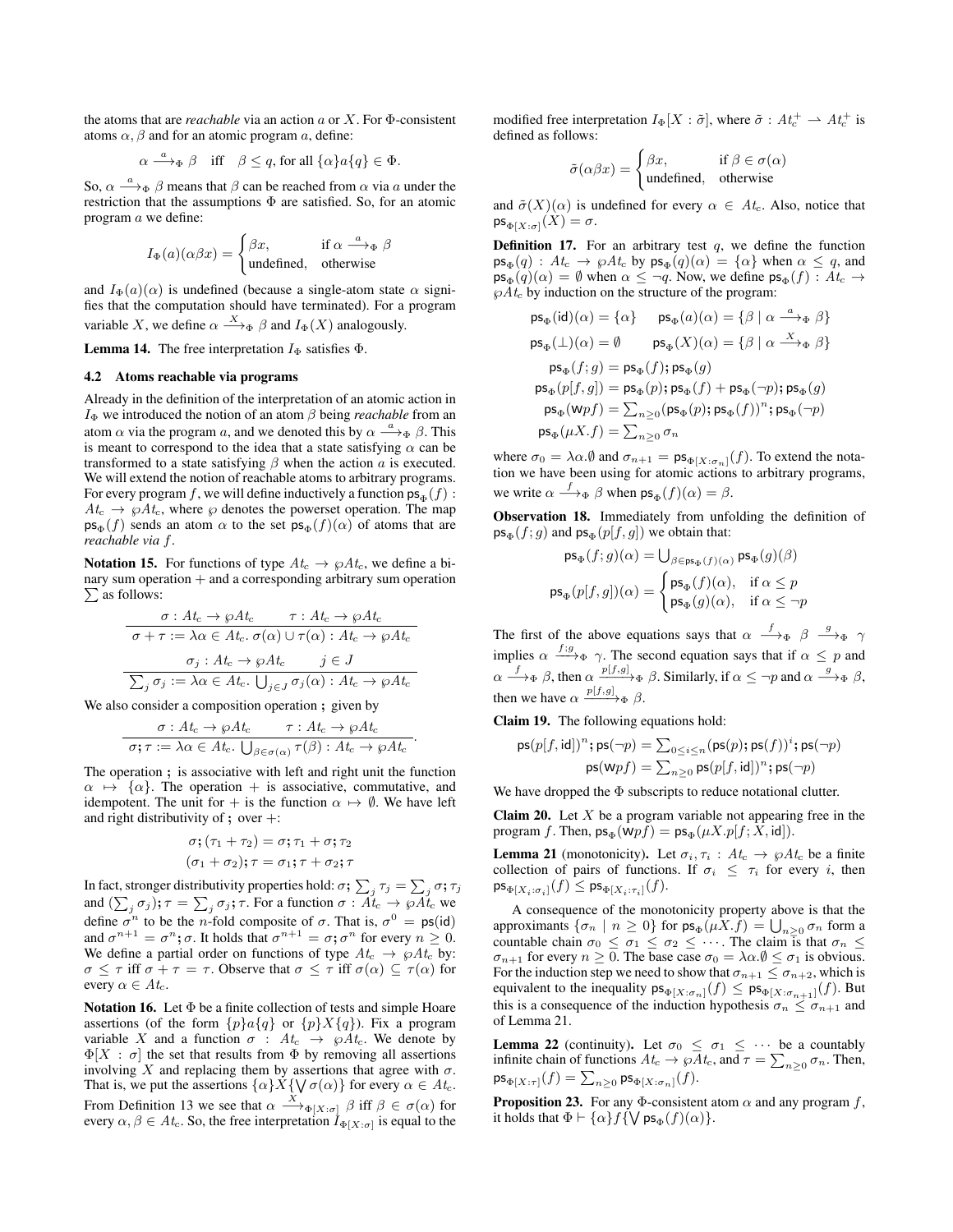*Proof.* We note that the Hoare assertion is well-formed, because the set of atoms  $ps_{\Phi}(f)(\alpha)$  is finite. The proof proceeds by induction on the structure of the program. For the skip program we have that  $\Phi \vdash \{\alpha\}$  id $\{\alpha\}$  (axiom of the system) and  $\bigvee p s_{\Phi}(\text{id})(\alpha) =$  $\bigvee {\{\alpha\}} = \alpha$ . For the fail program, we have the derivation

$$
\begin{array}{c}\n\Phi \vdash \alpha \to \mathsf{true} \qquad \Phi \vdash \{\mathsf{true}\} \bot \{\mathsf{false}\} \\
\Phi \vdash \{\alpha\} \bot \{\mathsf{false}\}\n\end{array}
$$

and  $\bigvee$  ps<sub> $\Phi$ </sub> $(\perp)(\alpha) = \bigvee \emptyset$  = false. For an atomic program a, we recall that  $ps_{\Phi}(a)(\alpha) = \{\beta \mid \alpha \stackrel{a}{\longrightarrow} \beta\}$ , which is equal to

$$
\{\beta \in At_c \mid \beta \le q \text{ for all } \{\alpha\}a\{q\} \in \Phi\}.
$$

Notice that  $\Phi \models \bigvee \mathsf{ps}_{\Phi}(a)(\alpha) \leftrightarrow \bigwedge_{\{\alpha\}a\{q\} \in \Phi} q$ . Using the andrule, we get the derivation

$$
\Phi \vdash \{\alpha\}a\{q\}, \text{ where } \{\alpha\}a\{q\} \in \Phi
$$

$$
\Phi \vdash \{\alpha\}a\{\bigwedge_{\{\alpha\}a\{q\} \in \Phi} q\}
$$

,

.

.

and the weakening rule gives us  $\Phi \vdash {\alpha} a \{ \forall \mathsf{ps}_{\Phi}(a)(\alpha) \}.$  We have thus covered all the base cases.

We consider now the case of the composite  $f$ ;  $g$ . The induction hypothesis gives us that  $\Phi \vdash {\alpha} f{\forall} \mathsf{ps}_{\Phi}(f)(\alpha)$ . For every atom  $\beta$  in  $ps_{\Phi}(f)(\alpha)$ , we have from the I.H. that  $\Phi \vdash \{\beta\} g \{\bigvee \mathsf{ps}_\Phi(g)(\beta)\},$  and therefore

$$
\Phi \vdash \{\beta\} g \{\bigvee_{\beta \in \mathsf{ps}_\Phi(f)(\alpha)} \bigvee \mathsf{ps}_\Phi(g)(\beta)\}
$$

by the weakening rule. We observe that

$$
\models \bigvee_{\beta \in \mathsf{ps}_\Phi(f)(\alpha)} \bigvee \mathsf{ps}_\Phi(g)(\beta) \leftrightarrow \bigvee \bigcup_{\beta \in \mathsf{ps}_\Phi(f)(\alpha)} \mathsf{ps}_\Phi(g)(\beta) \\ \leftrightarrow \bigvee \mathsf{ps}_\Phi(f;g)(\alpha),
$$

and consequently the or-rule gives us that

$$
\Phi \vdash \{\bigvee \mathsf{ps}_{\Phi}(f)(\alpha)\} g \{\bigvee \mathsf{ps}_{\Phi}(f;g)(\alpha)\}.
$$

Now, we use the composition rule, and we obtain that  $\Phi$   $\vdash$  $\{\alpha\}f;g\{\bigvee$  ps $_\Phi(f;g)(\alpha)\}.$ 

We handle now the case of the conditional  $p[f, g]$ . Suppose that  $\alpha \leq p$ . We want to show that

$$
\Phi \vdash \{\alpha\} p[f,g] \{\bigvee \mathsf{ps}_{\Phi}(p[f,g])(\alpha)\}.
$$

Since  $\alpha \leq p$ , we have that  $\mathsf{ps}_{\Phi}(p[f,g])(\alpha) = \mathsf{ps}_{\Phi}(f)(\alpha)$ . Using the induction hypothesis and the fact that  $\models \alpha \land p \leftrightarrow \alpha$  we have the derivation

$$
\frac{\Phi \vdash \alpha \land p \to \alpha \qquad \Phi \vdash \{\alpha\} f \{\bigvee \mathsf{ps}_{\Phi}(f)(\alpha)\}}{\Phi \vdash \{\alpha \land p\} f \{\bigvee \mathsf{ps}_{\Phi}(f)(\alpha)\}}
$$

Moreover, we have that  $\models \alpha \land \neg p \leftrightarrow \text{false}$ , which gives us the derivation

$$
\frac{\Phi \vdash \alpha \wedge \neg p \rightarrow \mathsf{false} \qquad \Phi \vdash \{\mathsf{false}\} g\{\bigvee \mathsf{ps}_\Phi(f)(\alpha)\}}{\Phi \vdash \{\alpha \wedge \neg p\} g\{\bigvee \mathsf{ps}_\Phi(f)(\alpha)\}}
$$

Now, using the rule for conditionals we conclude that  $\Phi$   $\vdash$  $\{\alpha\}p[f,g]\{\forall \text{ps}_{\Phi}(f)(\alpha)\}\.$  The case of  $\alpha \leq \neg p$  is handled similarly and we omit it.

We handle the case of a loop  $Wpf$ . Intuitively, the idea is to consider the set of all atoms that appear during the execution of the loop as the loop invariant. From Claim 19 and the distributivity property we see that

$$
\mathsf{ps}_\Phi(\mathsf{W} p f) = \left( \underbrace{\sum_{n \geq 0} \mathsf{ps}_\Phi(p[f,\mathsf{id}])^n}_{\mathcal{T}: \, At_c \to \wp At_c} \right); \mathsf{ps}_\Phi(\neg p).
$$

Let  $\alpha \in At_c$ . We take the disjunction of the set of atoms  $\tau(\alpha)$  to be the loop invariant. So, we want to show that  $\Phi \vdash \{r \wedge p\} f\{r\},\$ where  $r = \sqrt{\tau(\alpha)}$ . Consider an atom  $\beta \in \tau(\alpha)$  with  $\beta \leq p$ . There exists  $n \geq 0$  with  $\beta \in \text{ps}(p[f,\text{id}])^n(\alpha)$ . By the I.H.,

 $\Phi \vdash \{\beta\} f\{\bigvee \mathsf{ps}(f)(\beta)\}\)$ . Now, we claim that  $\mathsf{ps}(f)(\beta) \subseteq \tau(\alpha)$ and therefore the implication  $\bigvee p s(f)(\beta) \rightarrow r$  is valid. Since  $\beta \leq p$ , we have that  $\mathsf{ps}(f)(\beta) = \mathsf{ps}(p[f, id])(\beta)$ . So,

$$
ps(f)(\beta) = ps(p[f, id])(\beta)
$$
  
\n
$$
\subseteq \bigcup_{\beta' \in ps(p[f, id])^n(\alpha)} ps(p[f, id])(\beta')
$$
  
\n
$$
= (ps(p[f, id])^n; ps(p[f, id]))(\alpha)
$$
  
\n
$$
= ps(p[f, id])^{n+1}(\alpha),
$$

which is contained in  $\tau(\alpha)$ . The weakening rule gives us that  $\Phi \vdash \{\beta\} f\{r\}$ . Since we have considered any Φ-consistent atom  $\beta \le r \wedge p$ , by the or-rule, we get that

$$
\Phi \vdash \{\bigvee_{\beta \leq r \land p, \, \beta \in At_c} \beta\} f\{r\}.
$$

From  $\Phi \models r \land p \leftrightarrow \bigvee{\beta \in A} t_c \mid \beta \leq r \land p$  and the weakening rule, we have  $\Phi \vdash \{r \wedge p\} f\{r\}$ . By the iteration rule,

$$
\Phi \vdash \{r\} \mathsf{W} p f \{r \wedge \neg p\}.
$$

From the expression that is given in Claim 19 for  $ps(Wpf)$  we obtain the validities

$$
\models \bigvee \mathsf{ps}(\mathsf{w}p\mathsf{f})(\alpha) \leftrightarrow (\bigvee \tau(\alpha)) \land \neg p \leftrightarrow r \land \neg p,
$$

and hence  $\Phi \vdash \{r\} \mathsf{w} p f \{ \bigvee \mathsf{ps}(\mathsf{w} p f)(\alpha) \}.$  Finally, from  $\alpha \in \tau(\alpha)$ we have that  $\alpha \rightarrow r$  is valid. The weakening rule then gives us  $\Phi \vdash {\alpha}$  Wp  $f\{\bigvee p s(\mathsf{w}p f)(\alpha)\}.$ 

It remains to consider the case  $\mu X.f$  of recursion. Let  $\gamma$  be an arbitrary Φ-consistent atom, and  $\tau = ps_{\Phi}(\mu X.f)$ . We want to show that  $\Phi \vdash \{\gamma\}\mu X.f\{\forall \tau(\gamma)\}\)$ . By the  $\mu$ -rule it suffices to prove that  $\Psi \vdash \{\beta\} f \{\bigvee \tau(\beta)\}\$  for every  $\beta \in At_c$ , where

$$
\Psi = \Phi[X : \tau] = \Phi[X : {\alpha} X \{\nabla \tau(\alpha)\} \text{ for } \alpha \in At_c].
$$

Recall that  $\tau = \bigcup_{n\geq 0} \sigma_n$ , where  $\sigma_0 = \lambda \alpha \cdot \emptyset$  and  $\sigma_{n+1} =$  $\mathsf{ps}_{\Phi[X:\sigma_n]}(f)$ . From Lemma 22 we obtain that

$$
\mathsf{ps}_{\Psi}(f) = \mathsf{ps}_{\Phi[X:\tau]}(f) = \sum_{n\geq 0} \mathsf{ps}_{\Phi[X:\sigma_n]}(f)
$$

$$
= \sum_{n\geq 0} \sigma_{n+1} = \tau.
$$

So, the induction hypothesis gives us that  $\Psi \vdash \{\beta\} f \{\bigvee \tau(\beta)\}\$ , and the proof is complete.  $\Box$ 

#### 4.3 Strongest postconditions & completeness

Let  $p$  be a test,  $f$  be a program, and  $I$  be an interpretation. We define  $post_I(p, f)$  to be the set of states that can be reached via f from a state satisfying  $p$ . That is,

$$
\mathsf{post}_I(p,f) = \{ I(f)(x) \mid I(f)(x) \text{ defined, } I, x \models p \}.
$$

It is straightforward to show the equivalence:  $I = \{p\}f\{q\}$  iff  $post_I(p, f) \subseteq \{y \mid I, y \models q\}$ . For the particular case where we consider a free interpretation  $I_{\Phi}$  and p is a  $\Phi$ -consistent atom  $\alpha$ , we have that

$$
\mathsf{post}_{\Phi}(\alpha, f) = \{ I_{\Phi}(f)(\alpha x) \mid x \in At^* \},
$$

where we have omitted for the sake of brevity the condition that  $I_{\Phi}(f)(\alpha x)$  has to be defined. For notational convenience, we write  ${\sf post}_{\Phi}$  instead of post<sub>I</sub><sub> $\Phi$ </sub>. Recall that the set  ${\sf ps}_{\Phi}(f)(\alpha)$  contains the Φ-consistent atoms that are reachable from  $\alpha$  via f. The set  $\text{post}_{\Phi}(\alpha, f)$  contains the states reachable via f from a state satisfying  $\alpha$ . These sets are related in a useful way. The exact relationship between them is given by Proposition 26 and Claim 25.

**Definition 24.** Let  $\Phi$  be a collection of tests and simple Hoare assertions, and I be an interpretation with domain  $A_{\Phi} = At_c^+$ . We say that I *is consistent with* Φ if the following hold:

(1) For every atomic test p and every atom  $\alpha \in At_c$ , it holds that  $I(p)(\alpha x) = \alpha x$  iff  $\alpha \leq p$ .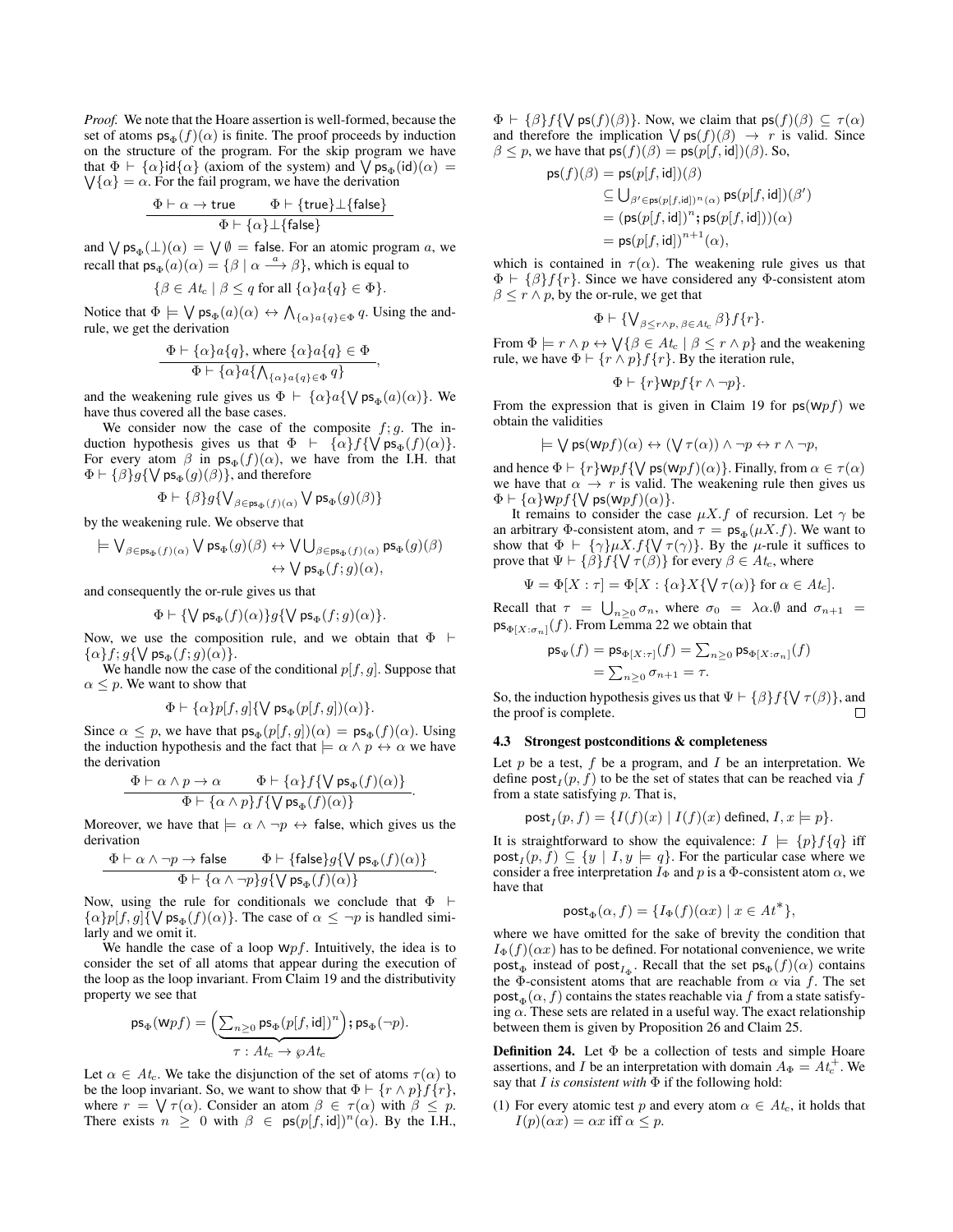- (2) For every atomic program a and every atom  $\alpha \in At_c$ , the equation  $post_I(\alpha, a) = ps_\Phi(a)(\alpha) \cdot At_c^*$  holds.
- (3) For every program variable X and every atom  $\alpha \in At_c$ , the equation  $\text{post}_I(\alpha, X) = \text{ps}_{\Phi}(X)(\alpha) \cdot At_c^*$  holds.

**Claim 25.** Let  $\Phi$  be a collection of tests and simple Hoare assertions. The free interpretation  $I_{\Phi}$  is consistent with  $\Phi$ .

**Proposition 26.** Let  $\Phi$  be a finite collection of tests and simple Hoare assertions, and  $I$  be an interpretation that is consistent with Φ. For every program f and every atom  $\alpha \in At_c$  we have that  $\text{post}_I(\alpha, f) = \text{ps}_{\Phi}(f)(\alpha) \cdot At_c^*.$ 

**Theorem 27** (completeness). Let  $\Phi$  be a finite collection of tests and simple Hoare assertions, and  $\{p\}f\{q\}$  be a Hoare assertion. The following are equivalent:

- (1)  $\Phi \models \{p\} f\{q\}.$
- (2)  $I_{\Phi} \models \{p\} f \{q\}.$
- (3)  $\mathsf{ps}_{\Phi}(f)(\alpha) \subseteq \{\beta \in At_c \mid \beta \leq q\}$  for every atom  $\alpha \in At_c$ with  $\alpha \leq p$ .
- (4)  $\Phi$   $\vdash$  {p}  $f$  {q}.

*Proof.* We need only consider the atomic tests  $p_1, p_2, \ldots, p_k$  that appear in  $\Phi$  and  $\{p\}f\{q\}$ . So, only finitely many atomic tests are relevant.

We show (1)  $\Rightarrow$  (2). Let  $I_{\Phi}$  be the free interpretation for  $\Phi$ . Since  $I_{\Phi}$  satisfies  $\Phi$  (Lemma 14) and  $\Phi$  =  $\{p\}f\{q\}$  (by our hypothesis), we have that  $I_{\Phi} \models \{p\} f \{q\}.$ 

We show (2)  $\Rightarrow$  (3). Using Proposition 26 and Claim 25, it is easy to see that for every atom  $\alpha \in At_c$  with  $\alpha \leq p$ ,  $I_{\Phi}$  =  $\{\alpha\}f\{q\}$  is equivalent to:

$$
\begin{aligned}\n\text{post}_{\Phi}(\alpha, f) &\subseteq \{\beta y \in At_c^+ \mid I_{\Phi}, \beta y \models q\} \iff \\
\text{ps}_{\Phi}(f)(\alpha) \cdot At_c^* &\subseteq \{\beta \in At_c \mid \beta \le q\} \cdot At_c^* \iff \\
\text{ps}_{\Phi}(f)(\alpha) &\subseteq \{\beta \in At_c \mid \beta \le q\}.\n\end{aligned}
$$

The implication (2)  $\Rightarrow$  (3) follows immediately.

We show (3)  $\Rightarrow$  (4). By construction of  $I_{\Phi}$ , we know that  $I_{\Phi} \models q \leftrightarrow \bigvee \{ \beta \in At_c \mid \beta \leq q \}.$  So, the inclusion

$$
\mathsf{ps}_{\Phi}(f)(\alpha) \subseteq \{\beta \in At_c \mid \beta \leq q\}
$$

is equivalent to  $I_{\Phi} \models \bigvee \mathsf{ps}(f)(\alpha) \rightarrow q$ . By the assumed completeness of the Boolean calculus included in  $\vdash$ , this in turn is equivalent to  $\Phi \vdash \bigvee p\mathsf{s}(f)(\alpha) \rightarrow q$ . Intuitively, we have seen by now that the function  $ps_{\Phi}(f)$  gives us strongest postconditions for the program  $f$  in the free interpretation. Suppose now that  $I_{\Phi} \models \{p\} f \{q\}$ . Let  $\alpha$  be a  $\Phi$ -consistent atom with  $\alpha \leq p$ . We have that  $I_{\Phi} \models {\alpha} f{q}$ . From the previous discussion, we have that  $\Phi \vdash \bigvee p\mathsf{s}(f)(\alpha) \rightarrow q$ . From Proposition 23 we have that  $\Phi \vdash {\{\alpha\}} f {\{\bigvee \mathsf{ps}(f)(\alpha)\}}$ . Using the weakening axiom, we get  $\Phi \vdash {\alpha}$   $\{q\}$ . Now, we make use of the or-rule:

$$
\frac{\Phi \vdash \{\alpha\}f\{q\}, \text{ for all } \alpha \in At_c \text{ with } \alpha \leq p}{\Phi \vdash \{\forall \{\alpha \in At_c \mid \alpha \leq p\}\}f\{q\}}.
$$

But  $I_{\Phi} \models p \leftrightarrow \bigvee \{\alpha \in At_c \mid \alpha \leq p\}$ , and we thus conclude that  $\Phi \vdash \{p\} f \{q\}.$ 

Finally, the implication (4)  $\Rightarrow$  (1) is the soundness of our Hoare calculus (Proposition 11).  $\Box$ 

The implications (2)  $\Rightarrow$  (3)  $\Rightarrow$  (4) shown in Theorem 27 and Lemma 14 (together with the assumed complete Boolean calculus included in  $\vdash$ ) say that the free interpretation  $I_{\Phi}$  indeed satisfies the three desirable properties that we stated in the beginning of Section 4.1. We easily obtain completeness of the suggested Hoarestyle calculus by showing the implication (1)  $\Rightarrow$  (2) in Theorem 27.

Theorem 28 (completeness for while schemes). Consider the restriction of the language of monadic schemes to while programs, that is, recursion  $\mu$  and program variables do not appear. The Hoare calculus of Table 1 (with the  $\mu$ -rule removed) is complete for the Hoare theory of these schemes.

*Proof.* We simply observe that everything goes through with essentially no change when arbitrary recursion is removed and iteration is retained.

We note that Theorem 28 is related to but does not follow from the completeness result of Kozen and Tiuryn [18] for the Propositional Hoare Logic of regular programs. First, we consider here a different language with no non-determinism. Additionally, our semantics is deterministic, whereas in [18] interpretations are allowed to be arbitrary relations. Showing completeness for a smaller class of interpretations is, of course, a stronger result.

## 5. Complexity of the Hoare theory

We investigate the computational complexity of the problem  $\mu$ HOARE: "Given a finite set  $\Phi$  of tests and simple Hoare assertions and a Hoare assertion  $\{p\}f\{q\}$ , is it the case that  $\Phi \models \{p\}f\{q\}$ ?"

**Theorem 29.** The problem  $\mu$ HOARE is in EXPTIME.

*Proof.* Since  $\Phi$   $\models$   $\{p\}f\{q\}$  is equivalent to  $\Phi$   $\models$   $\{\alpha\}f\{q\}$  for every atom  $\alpha \in At_c$  with  $\alpha \leq p$ , we can restrict attention to Hoare consequences of the form  $\{\alpha\}f\{q\}.$ 

As we showed in Theorem 27, the statement  $\Phi = {\alpha} f {q},$ where  $\alpha$  is an atom in  $At_c$ , is equivalent to the containment

$$
\mathsf{ps}_{\Phi}(f)(\alpha) \subseteq \{\beta \in At_c \mid \beta \leq q\}.
$$

Recall that  $ps_{\Phi}(f)(\alpha)$  is the set of atoms that are reachable from  $\alpha$  via f (Definition 17). So, the problem amounts to computing the function  $ps_{\Phi}(f)$ :  $At_c \rightarrow \wp At_c$  for arbitrary programs f (where ℘ denotes the powerset operation). We will give a procedure for computing an explicit representation of  $ps_{\Phi}(f)$ .

Let  $k$  be the number of atomic tests that appear in the input  $\Phi$ ,  $\{p\}f\{q\}$ . The size N of the set  $At_c$  of  $\Phi$ -consistent atoms is bounded above by  $2^k$  (the number of all atoms). Given an arbitrary atom  $\alpha$ , we can decide in linear time whether  $\alpha$  is  $\Phi$ -consistent, because we simply check if  $\alpha$  satisfies all the tests in  $\Phi$ . Notice that we can represent a function  $At_c \to \wp A t_c$  as a  $At_c \times At_c$  matrix with entries 0 or 1. With this representation the operation ; corresponds to matrix multiplication. Such a multiplication takes time  $\tilde{O}(N^3)$ . We define the "if" operation for a test p and matrices  $\sigma$ ,  $\tau$  as:

$$
p[\sigma, \tau]_{\alpha\beta} = \begin{cases} \sigma_{\alpha\beta}, & \text{if } \alpha \le p \\ \tau_{\alpha\beta}, & \text{if } \alpha \le -p \end{cases}
$$

Computing  $p[\sigma, \tau]$  takes time  $O(N^2)$ .

We give a recursive algorithm  $PS(g, {\{\sigma_a\}_a, {\{\sigma_X\}_X}})$  that takes as input a program g, a finite collection  $\{\sigma_a\}_a$  of matrices for all the atomic programs, and a finite collection  $\{\sigma_X\}_X$  of matrices for all the program variables. We use  $\bar{\sigma}$  as an abbreviation for  ${\{\sigma_a\}_a, {\{\sigma_X\}_X}$ . For most of the cases, the algorithm can be described with simple equations:

$$
PS(b, \bar{\sigma}) \triangleq \sigma_b
$$
  
\n
$$
PS(Y, \bar{\sigma}) \triangleq \sigma_Y
$$
  
\n
$$
PS(\mu, \bar{\sigma}) \triangleq \sigma_Y
$$
  
\n
$$
PS(g; h, \bar{\sigma}) \triangleq PS(g, \bar{\sigma}); PS(h, \bar{\sigma})
$$
  
\n
$$
PS(p[g, h], \bar{\sigma}) \triangleq p[PS(g, \bar{\sigma}), PS(h, \bar{\sigma})]
$$

where  $\mathbf{0}_{At_c}$  is the matrix with 0's everywhere, and  $\mathbf{1}_{At_c}$  has 1's on the diagonal and 0's elsewhere. We describe the case  $\mu Y.g$  in a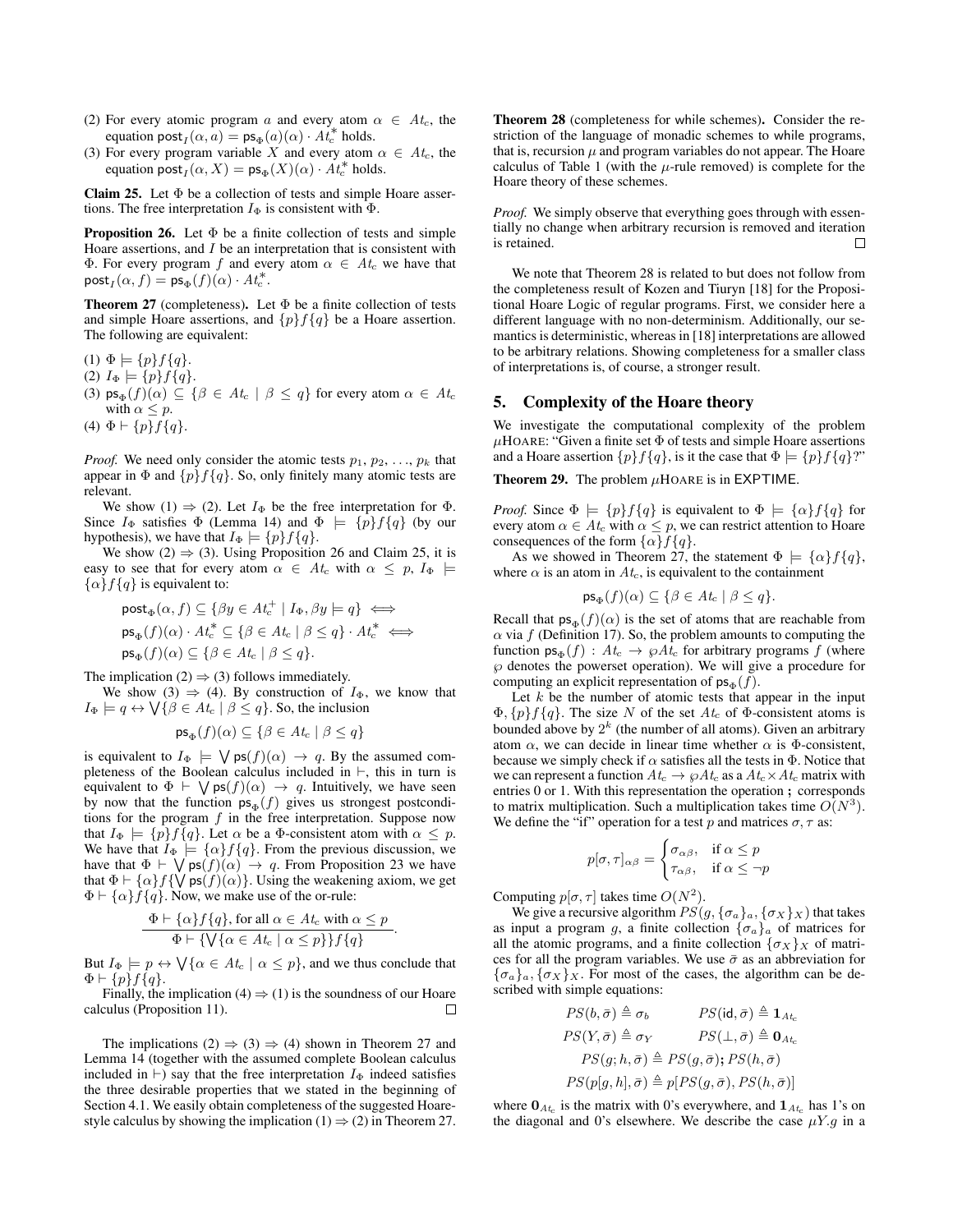$$
PS(\mu Y.g, \bar{\sigma}) \triangleq \{ \begin{aligned} S &:= \mathbf{0}_{At_c} \\ \text{for } t = 1, \dots, N \cdot N \text{ do} \\ newS &:= PS(g, \bar{\sigma}[Y \mapsto S]) \\ S &:= newS \\ \text{return } S \end{aligned} \}
$$

**Figure 1.** Definition of the recursive procedure  $PS(f, \bar{\sigma})$  for the case  $f = \mu Y.g.$ 

more operational way in Figure 1. By  $\bar{\sigma}[Y \mapsto S]$  we denote the modification of  $\bar{\sigma}$  that maps Y to the matrix S. It is straightforward to see that

$$
PS(f,\bar{\sigma})=\mathsf{ps}_{\Phi}(f),
$$

where  $\sigma_a = \mathsf{ps}_{\Phi}(a)$  and  $\sigma_X = \mathsf{ps}_{\Phi}(X)$ . In the case of recursion we just need to observe that a matrix has  $N \cdot N$  entries and therefore the fixpoint  $ps_{\Phi}(\mu Y. g)$  is reached within  $N \cdot N$  iterations.

We calculate an exponential upper bound for the running time of the recursive algorithm. We think of the tree of recursive calls. Let  $n$  be the size of the program  $g$ . At every recursive call the size of the program reduces strictly. So, the depth of the tree is bounded above by  $n$ . As far as branching of the tree is concerned, the worst case is when we have recursion. The branching in that case is  $N \cdot N$ . The time needed to combine the results of the recursive subtrees is  $O(N^3)$  (worst case when we have multiplication). So, we have an asymptotic upper bound  $N^3 \cdot (N \cdot N)^n$  for the running time of the algorithm. Since  $N \leq 2^k$ , we have a less tight bound  $(2<sup>k</sup>)<sup>3</sup> \cdot (2<sup>k</sup> \cdot 2<sup>k</sup>)<sup>n</sup> = 2<sup>3k+2kn</sup>$ , which is exponential in the size of the input. Calculating the initial values for  $\bar{\sigma}$  from  $\Phi$  can clearly be done in exponential time.  $\Box$ 

## **Theorem 30.** The problem  $\mu$ HOARE is EXPTIME-hard.

*Proof.* We show how to encode the computations of polynomialspace bounded alternating Turing machines [4]. Consider a machine with states  $Q = Q_{\text{and}} \cup Q_{\text{or}}$  (partitioned into and-states & or-states), input alphabet  $\Sigma$ , tape alphabet  $\Gamma$ , blank symbol  $\overline{\ }$ , start state  $q_0$ , and transition relation

$$
\Delta \subseteq (Q \times \Gamma) \times (Q \times \Gamma \times \{-1, 0, +1\}).
$$

A transition  $\langle (q, a), (q', b, d) \rangle \in \Delta$  says that if the machine is in state  $q$  and is scanning the symbol  $a$ , then it spawns a new process with its own copy of the tape in which the state is set to  $q'$ , the symbol  $b$  is written over the current position, and the cursor moves by d. If  $d = -1$   $(d = +1)$  the cursor moves one position to the left (right), and if  $d = 0$  the cursor stays in the same position. The machine accepts (rejects) if it halts at an and-state (or-state).

The idea is to simulate the alternating machine with a recursive program, where recursive calls correspond to the existential and universal branching of the machine. After every recursive call the tape is restored to exactly what it was before the call. In this way we simulate parallel branching in which each process has its own copy of the tape. Without loss of generality we can assume that every computation path halts.

We introduce atomic tests  $P_i^a$  for every tape symbol a and every position *i*. Intuitively,  $P_i^a$  is true when the tape has symbol *a* at position i. The tests

$$
\bigwedge_i \bigvee_a P_i^a
$$
 and  $\bigwedge_i \bigwedge_{a \neq b} \neg (P_i^a \land P_j^b)$ 

say that every position is associated with a unique symbol. The atomic test A is used for returning the result of each recursive call. The test A is true iff the machine accepts. We introduce program variables  $X[q, i]$  for every state q and every position i. We think

| $Y[q, i, a] \triangleq$ write $b_1$ at i; | // write $b_1$ at current position |
|-------------------------------------------|------------------------------------|
| $X[q_1, i + d_1];$                        | // spawn first child process       |
| write $a$ at $i$ ;                        | $\frac{1}{\sqrt{2}}$ restore tape  |
| if $A$ then $\{$                          | // first process accepted          |
| write $b_2$ at i;                         | // write $b_2$ at current position |
| $X[q_2, i + d_2];$                        | // spawn second child process      |
| write $a$ at $i$ ;                        | $\frac{1}{\sqrt{2}}$ restore tape  |
| // result = $A$                           |                                    |
| $\}$ else $\{$                            | // first process rejected          |
| id                                        | // propagate failure upwards       |
|                                           |                                    |

Figure 2. Encoding universal branching with recursive calls.

of  $X[q, i]$  as the procedure corresponding to the machine being in state  $q$  and at position  $i$ . Similarly, we introduce the variables  $Y[q, i, a]$ , where q, i have the same interpretation as before and a corresponds to the currently scanned symbol. So, we define  $X[q, i]$ as a case statement that invokes the appropriate  $Y[q, i, a]$ :

$$
X[q, i] \triangleq \text{if } P_i^a \text{ then } Y[q, i, a]
$$
  
else if  $P_i^b$  then  $Y[q, i, b]$   
else ...

We introduce atomic programs accept and reject that set the test A to true and false respectively. Moreover, they leave all other tests unchanged. So, we take the assumptions

$$
\begin{array}{ll}\n\{\mathsf{true}\}\mathsf{accept}\{A\} & \{\mathsf{true}\}\mathsf{reject}\{\neg A\} \\
\{P_i^a\}\mathsf{accept}\{P_i^a\} & \{P_i^a\}\mathsf{reject}\{P_i^a\}\n\end{array}
$$

where  $i$  ranges over all positions and  $a$  over all tape symbols. Now, if  $(q, a)$  has no  $\Delta$ -successor and q is an and-state we define  $Y[q, i, a] \triangleq$  accept. Similarly, if  $(q, a)$  has no  $\Delta$ -successor and q is an or-state we define  $Y[q, i, a] \triangleq$  reject. Suppose that q is an and-state and that  $(q, a)$  has exactly two  $\Delta$ -successors:

$$
(q, a) \Delta(q_1, b_1, d_1)
$$
 and  $(q, a) \Delta(q_2, b_2, d_2)$ .

We define the procedure  $Y[q, i, a]$  as shown in Figure 2. If q is an or-state with  $(q, a)$  having exactly two  $\Delta$ -successors  $(q_1, b_1, d_1)$ and  $(q_2, b_2, d_2)$ , the procedure  $Y[q, i, a]$  is defined analogously (see Figure 3). The generalization to more than two ∆-successors is straightforward. The atomic program 'write  $b$  at  $i$ ' writes the symbol  $b$  at the position  $i$  of the tape and leaves everything else unchanged. We can express this with the following assumptions:

{true}write 
$$
b
$$
 at  $i\{P_i^b\}$   
{ $P_i^a$ }write  $b$  at  $i\{P_i^a\}$  (for all  $a \neq b$ )  
{ $A$ }write  $b$  at  $i\{A\}$   
{ $\neg A$ }write  $b$  at  $i\{\neg A\}$ 

 $\mathbf{L}$ 

For input string  $x_1x_2 \cdots x_n$  we define the test start, which encodes the initial tape, as

$$
start = P_1^{x_1} \wedge \cdots \wedge P_n^{x_n} \wedge P_{n+1} \wedge \cdots \wedge P_{n(n)},
$$

where  $\pi(n)$  is the polynomial that gives the space bound of the machine. We have given a collection of mutually recursive functions  $X[q, i]$  and  $Y[q, i, a]$ . This can be turned into a program term using the  $\mu$ -operator in the standard way. Since the space is bounded by a polynomial  $\pi(n)$ , there are polynomially many positions  $i$ . So, the size of the program is polynomial in the size of the machine. Finally, the claim is that the machine accepts iff  $\Phi$   $\models$  {start}X[q<sub>0</sub>, 1]{A}, where  $\Phi$  is the collection of our assumptions for the atomic tests and the atomic programs.  $\Box$